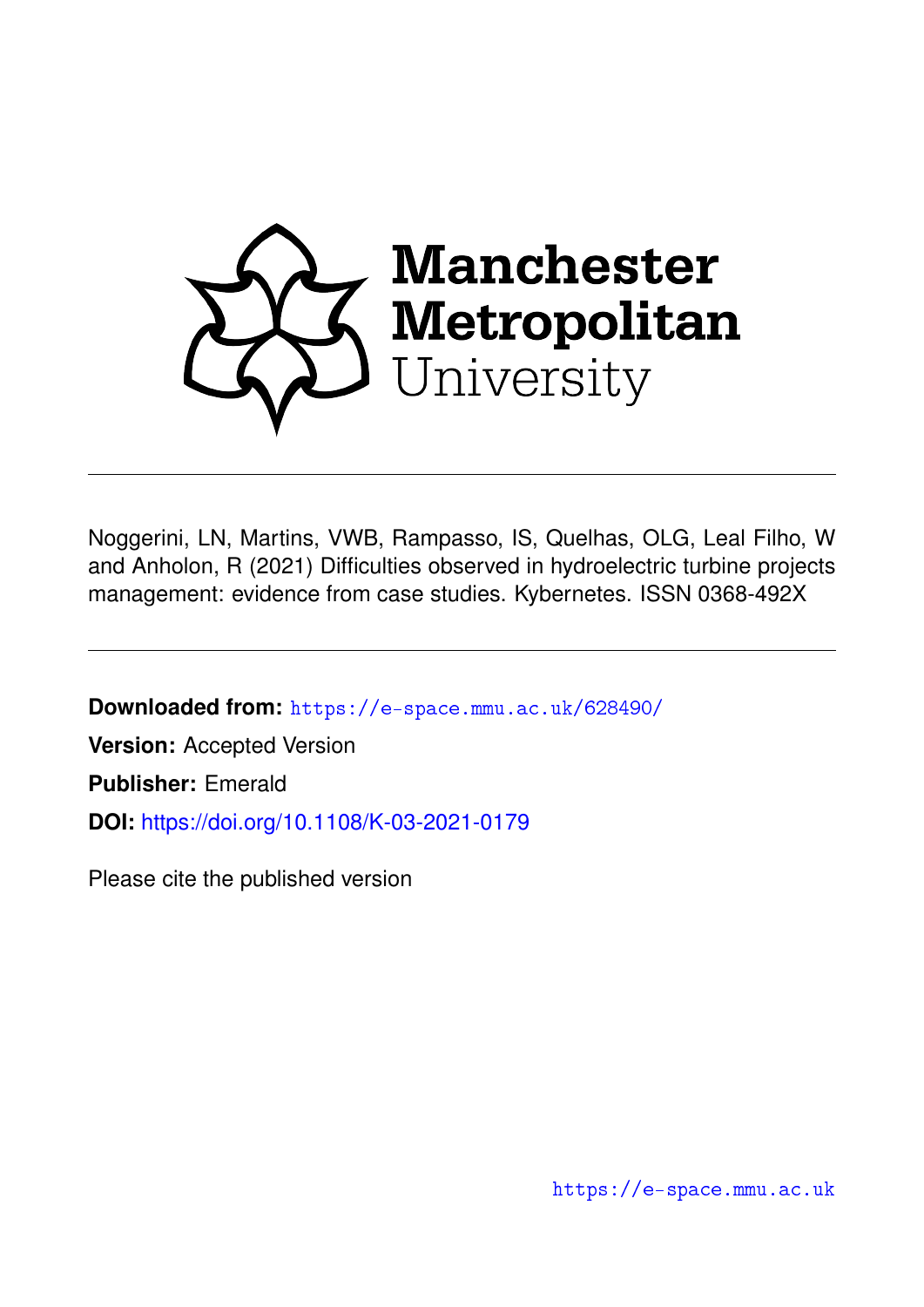# **Difficulties observed in hydroelectric turbine projects management: evidence from case studies**

Noggerini, L.N<sup>a</sup>; Martins, V.W.B<sup>a,b</sup>; Rampasso, I.S<sup>a,c</sup>; Quelhas, O.L.G<sup>c</sup>; Leal Filho, W<sup>e</sup>; Anholon,  $R^a$ 

## **Kybernetes 01 Jan 2021 doi.org/10.1108/K-03-2021-0179**

a School of Mechanical Engineering, State University of Campinas. Mendeleyev Street, 200. Campinas, São Paulo, Brazil.

<sup>b</sup> Department of Production Engineering, State University of Pará, Travessa Dr. Enéas Pinheriro,

2626. Belém, PA, Brazil.

c Laboratory of Technology, Business and Environment Management. Federal Fluminense University. Passo da Pátria Street, 156. Niterói, Rio de Janeiro, Brazil. Phone: +55 19 3251- 3312. e-mail: [izarampasso@gmail.com](mailto:izarampasso@gmail.com)

dSchool of Mechanical Engineering, State University of Campinas. Mendeleyev Street, 200. Campinas, São Paulo, Brazil. Phone: +55 19 3251-3312. e-mail: [rosley@fem.unicamp.br](mailto:rosley@fem.unicamp.br) e [European School of Sustainability Science and Research, Faculty of Life Sciences, Hamburg](https://www.haw-hamburg.de/en/ftz-nk/)  [University of Applied Sciences,](https://www.haw-hamburg.de/en/ftz-nk/) Ulmenliet 20, D-21033 Hamburg Germany. e-mail: [walter.leal2@haw-hamburg.de](mailto:walter.leal2@haw-hamburg.de)

Correspondent author: [izarampasso@gmail.com](mailto:izarampasso@gmail.com)

#### **Abstract**

**Purpose:** This study aims to analyze the difficulties observed in the management of three hydroelectric turbine projects developed by a large multinational company in the metalmechanic segment, identifying those most critical.

**Design/methodology/approach:** Through a bibliographic search, difficulties throughout project management were identified. These difficulties were used as a research protocol to carry out three case studies in a hydroelectric turbine manufacturer. The projects selection aimed to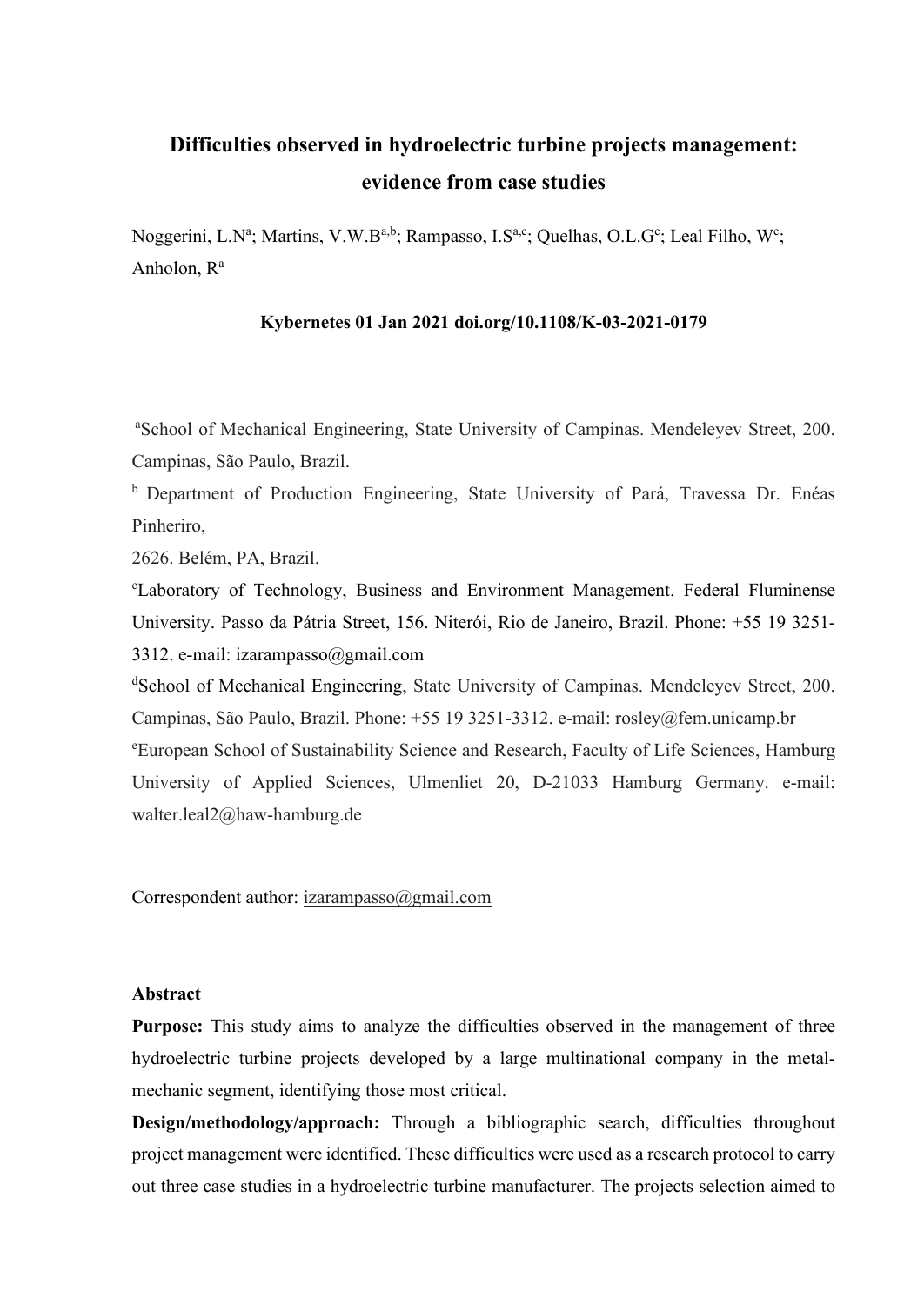contemplate different characteristics to encompass the diversity of their typologies. Data were analyzed through content analysis technique and the difficulties were ordered via Grey Relational Analysis (GRA).

**Findings:** Qualitative data analysis provided specific insights regarding the characteristics of each project. When analyzing the difficulties of hydroelectric turbine projects management via Grey Relational Analysis (GRA), it is observed that those difficulties most evidenced were related to integration and communication, suppliers management, and objectives definition.

**Originality/value:** The main contribution of this research lies in the sector under analysis. The literature about hydroelectric turbine projects is scarce. In addition, no similar studies were found in the literature.

**Keywords:** Project management; Difficulties; Hydroelectric Turbines; Case study; GRA.

## **1. Introduction**

The search for better results requires companies to constantly improve management models used and techniques adopted (Carvalho *et al.*, 2015; Saeed *et al.*, 2020). To ensure good organizational performance, it is necessary to invest in new approaches, manage the costs, improve existing management tools, understand customers' requirements and constantly innovate responsibly and sustainably (Sanchez *et al.*, 2017).

There are many management concepts and tools that can positively contribute to achieving better results in companies. Among them, project management is highlighted (Aleksic *et al.*, 2017; Anholon and Sano, 2016). Projects involve the development of something that has never been done before and, therefore, is considered unique. As the product of each project is unique, peculiar characteristics that distinguish it must be progressively elaborated (PMI, 2017). If properly used, project management can support the control of all project stages, allowing the achievement of pre-established objectives and the improvement of activities via lessons learned (Kerzner, 2017). Consequently, improvements in reliability, quality and flexibility will occur over time, increasing the competitiveness of companies and improving their image in the market (Butler *et al.*, 2018).

Currently, the knowledge and practices associated with project management are grouped into knowledge areas. These areas may vary depending on the organization that disseminates the guidelines, but in general, the general content is similar. As an example, the ten areas of the PMBOK are: Integration; Scope; Schedule; Cost; Quality; Resources, Procurement, Risk, Communications; Stakeholders (PMI, 2017). Projects must reach their objectives, achieving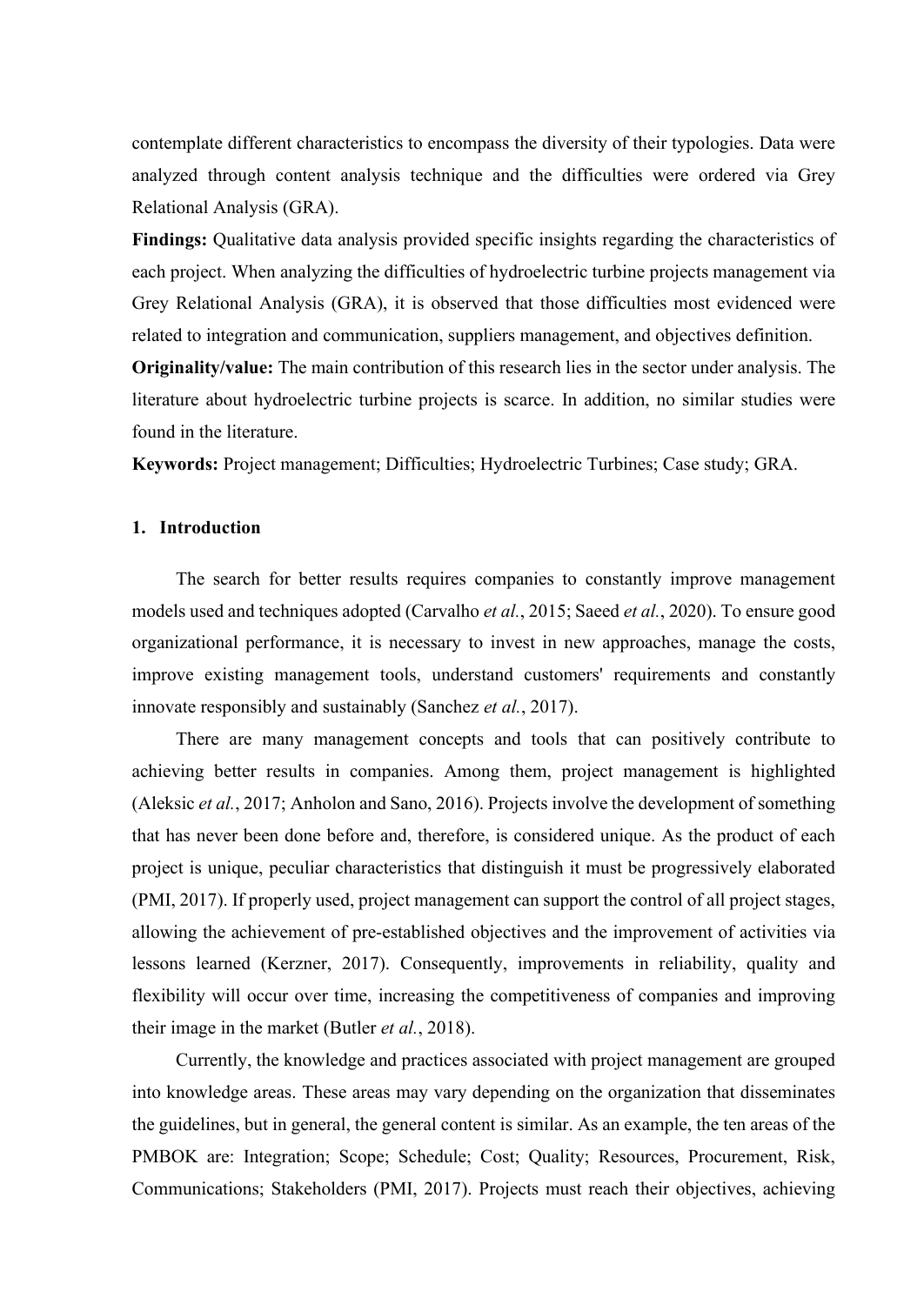success. In older conceptions, success in project management was linked to the efficient control of costs, deadline, scope and quality, but over time, it was verified that monitoring these items was not enough (Carvalho *et al.*, 2015; Todorović *et al.*, 2015).

Achieving success in project management requires constancy of purpose and spirit of continuous improvement and, in this sense, the project manager has a fundamental role in leading the team (ISO, 2012; Sankaran *et al.*, 2019). It is necessary to understand each difficulty that arises during the process, work to reduce or eliminate it and use the lessons learned in future projects, as mentioned by Kerzner (2017).

It should be noted that lessons learned in certain sectors can be used even in others, and this exchange of information is synergistic for the evolution of all companies. Of course, some sectors are better explored by the academic literature on project management, such as the automotive sector, aerospace, construction, while others are less debated, such as the nuclear sector focused by Saunders and Townsend (2019). In this research, the authors analyzed the challenges observed in three nuclear plants projects in the United Kingdom and, based on this analysis, they proposed plausible guidelines to be used in different types of megaprojects. Saunders and Townsend (2019) and Mainga (2017) argue that difficulties observed in project management in different sectors are characterized as valuable sources of information and learning. In addition to being challenges during projects planning and execution, these difficulties can cause projects failure (Ika *et al.*, 2020; Lalmi *et al.*, 2021; Sage *et al.*, 2014).

Projects beginning presents many difficulties according to the literature. Some authors (Iyer and Banerjee, 2016; Khamooshi and Golafshani, 2014; Martinsuo and Hoverfält, 2018) highlight the difficulty of managers to correctly define the scope of projects since many factors are not properly described in the planning stage. In other studies (Butt *et al.*, 2016; Lu and Wang, 2017; Oliveira *et al.*, 2018), authors argue that many managers have difficulties understanding who the stakeholders and their interests are, thus compromising activities throughout the project. The need to change project scope a posteriori requires to rework can cause several delays (Iyer and Banerjee, 2016; Martinsuo and Hoverfält, 2018; Tomotani and de Mesquita, 2018) and additional costs (Ahsan and Gunawan, 2010).

Difficulties are also observed when managers partition the scope into specific objectives to be achieved by teams (Khamooshi and Golafshani, 2014; Martinsuo and Hoverfält, 2018; Tomotani and de Mesquita, 2018; Yaghootkar and Gil, 2012). Scope, strategies and objectives must remain consistent among different areas and hierarchical levels (Corrêa *et al.*, 2018). During the project execution, activities need to be prioritized, due to resources constraint (Bryde *et al.*, 2018; Love *et al.*, 2018; Martinsuo and Hoverfält, 2018). In addition, it is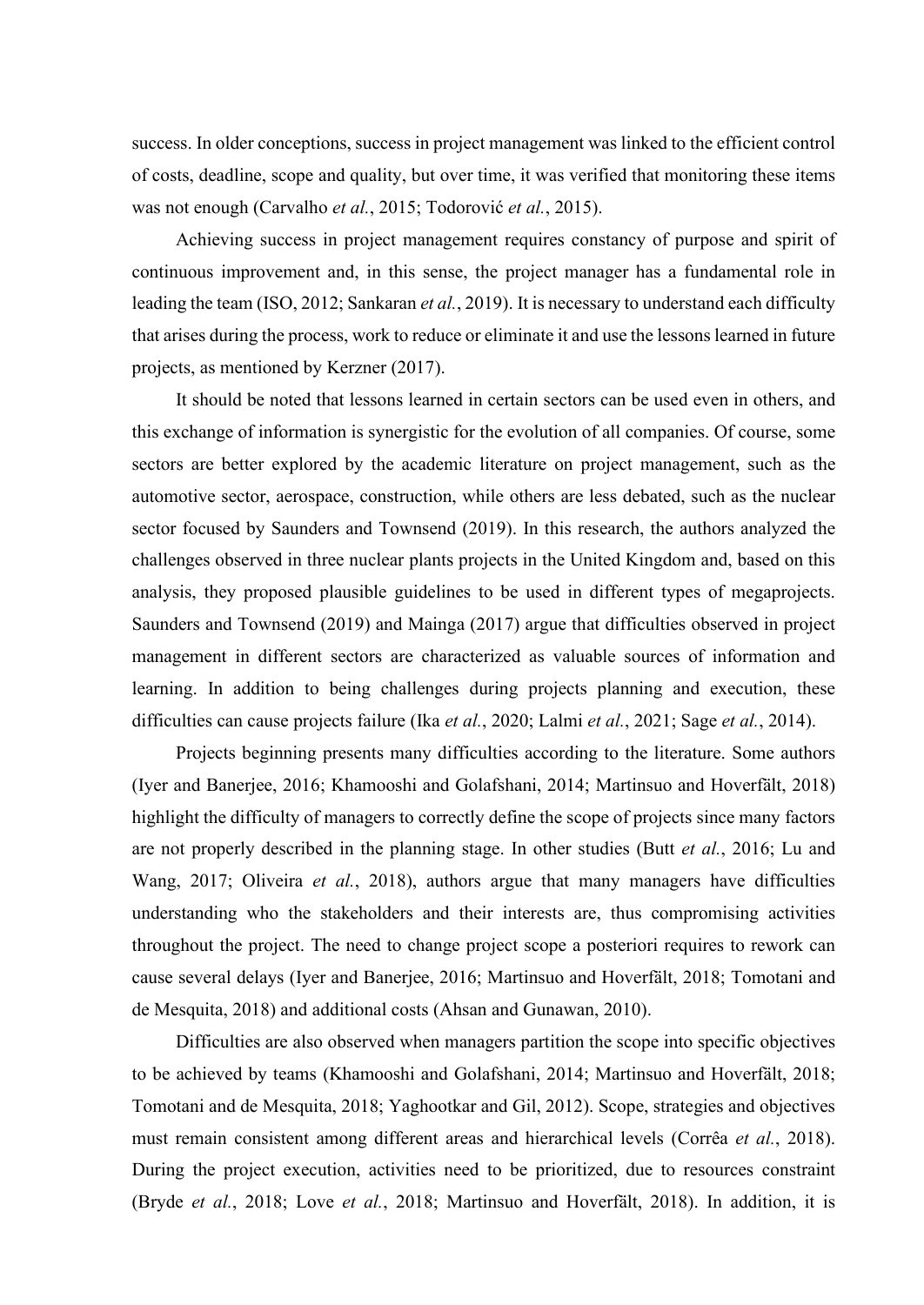important to allocate responsibilities for team members (Love *et al.*, 2018; Matthews *et al.*, 2018; Wu *et al.*, 2017). In general, difficulties are observed in these stages, and a great potential for improvements can be verified.

It is necessary to support the team throughout the project, keeping its synergy with the project scope; a good communication flow is particularly important for this. Unfortunately, many managers still have difficulties integrating team and keep a good communication flow (Demirkesen and Ozorhon, 2017; Keegan *et al.*, 2017; Suprapto *et al.*, 2015). It is part of every project management to manage risks. However, several managers have difficulty conducting this properly measure and deal with risks (Shi *et al.*, 2015; Zhao and Cao, 2015; Zwikael *et al.*, 2014). De Paula et al. (De Paula *et al.*, 2019) highlight that project managers need to expand the use of quantitative tools for projects' risk management.

The correct structuring of the project schedule requires attention. However, many managers accelerate this activity in the planning phase to begin the execution phase; consequently, difficulties related to deadlines are evidenced throughout the project (Love *et al.*, 2018; Myrelid, 2017; Tomotani and de Mesquita, 2018).

In specific sectors, projects conducted by companies demand attention in technical knowledge management, e.g., some projects of engineering companies require greater participation from partners and suppliers. Difficulties to manage technical knowledge (Martinsuo and Hoverfält, 2018; Oliveira *et al.*, 2018; Wu *et al.*, 2017) and difficulty in managing suppliers and other partners (Mu *et al.*, 2014; Oliveira *et al.*, 2018) are highlighted in the literature.

Whenever there are deviations in activities initially outlined, actions are required and additional costs are usually demanded. Difficulties in the management of financial resources are mentioned by many authors as a challenge to be overcome in project management (Butler *et al.*, 2018; Lin *et al.*, 2015; Martinsuo and Hoverfält, 2018; Mu *et al.*, 2014; Sanchez *et al.*, 2017).

Many of the activities mentioned above may be facilitated through the use of software and tools that support decision-making. However, some authors argue that many managers do not use them and often have difficulties in understanding how they can be used to support the management (Haverila and Fehr, 2016; Johansen and Rolstadås, 2017; Love *et al.*, 2018; Matthews *et al.*, 2018).

The difficulties observed in projects of hydroelectric turbines can be considered a few explored topic in the literature, that belongs to a sector also few explored: metalmechanic sector. In addition, the considered projects are interesting cases to the project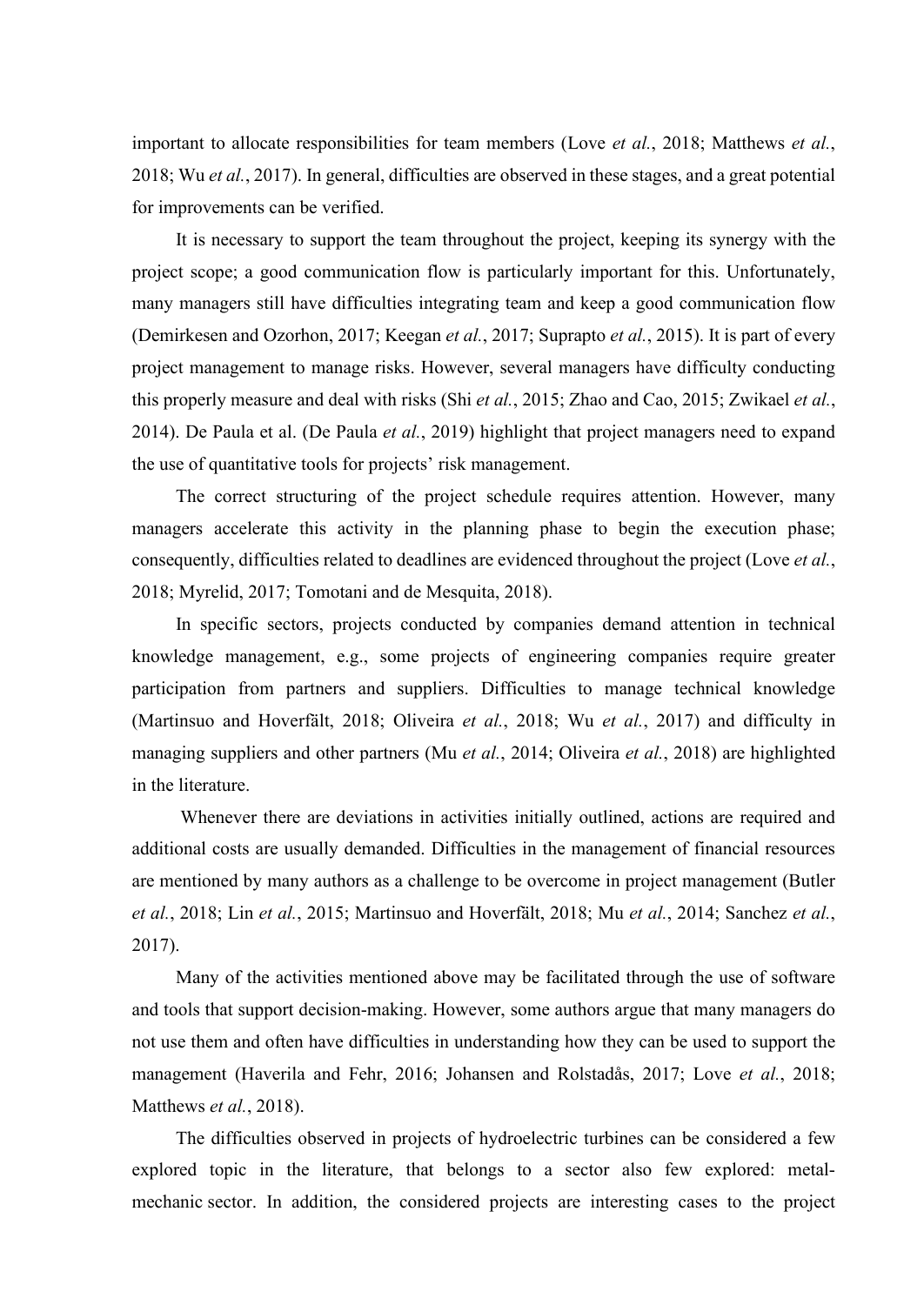management field and can motivate debates to improve techniques and tools of the area, since they present singular characteristics. The manufacturing of large "mechanical sets", as it is the case of hydroelectric turbines, demands careful management of dimensional tolerances among different companies, uses gigantic manufacturing equipment, requires hiring third parties to provide specialized services in customized parts, among other factors that make management complex.

Based on the context presented, this study aims to analyze the difficulties observed in the management of three hydroelectric turbine projects developed by a company in the metalmechanic segment. This analysis will be performed through case studies. In addition, content analysis and Grey Relational Analysis (GRA) will be used as techniques to analyzed data. We understand that studying the difficulties related to hydroelectric turbines projects management, we are investigating the constraints that do not allow these projects management to reach better results. The information presents here may contribute to the expansion of debates on project management in a segment few explored by academic literature.

## **2. Methodological procedures**

For the development of this study, five stages were established: 1) bibliographic research to better understand aspects and difficulties associated with project management; 2) elaboration of the protocol to be used in data collection; 3) case studies development; 4) content analysis of the data collected according to Elo and Kyngäs (2008) guidelines and Grey Relational Analysis based on Kuo et al. (2008) and; 5) debates of the results and conclusions establishment.

In the first stage, bibliographic research had an emphasis on difficulties observed in project management mentioned in articles published in relevant journals. The bases consulted were Emerald Insight, Science Direct, Taylor & Francis, Scopus and publications from the Project Management Institute. The search terms used were "project", associated with the descriptors "management", "time", "integration", "scope", "cost", "quality", "communication", "risk", "acquisitions", "resources", "stakeholders", "difficulties". More specifically, the terms cited were combined with the term "hydroelectric turbines". From the search, it was possible to obtain the difficulties presented in Table 1.

## **Table 1 position.**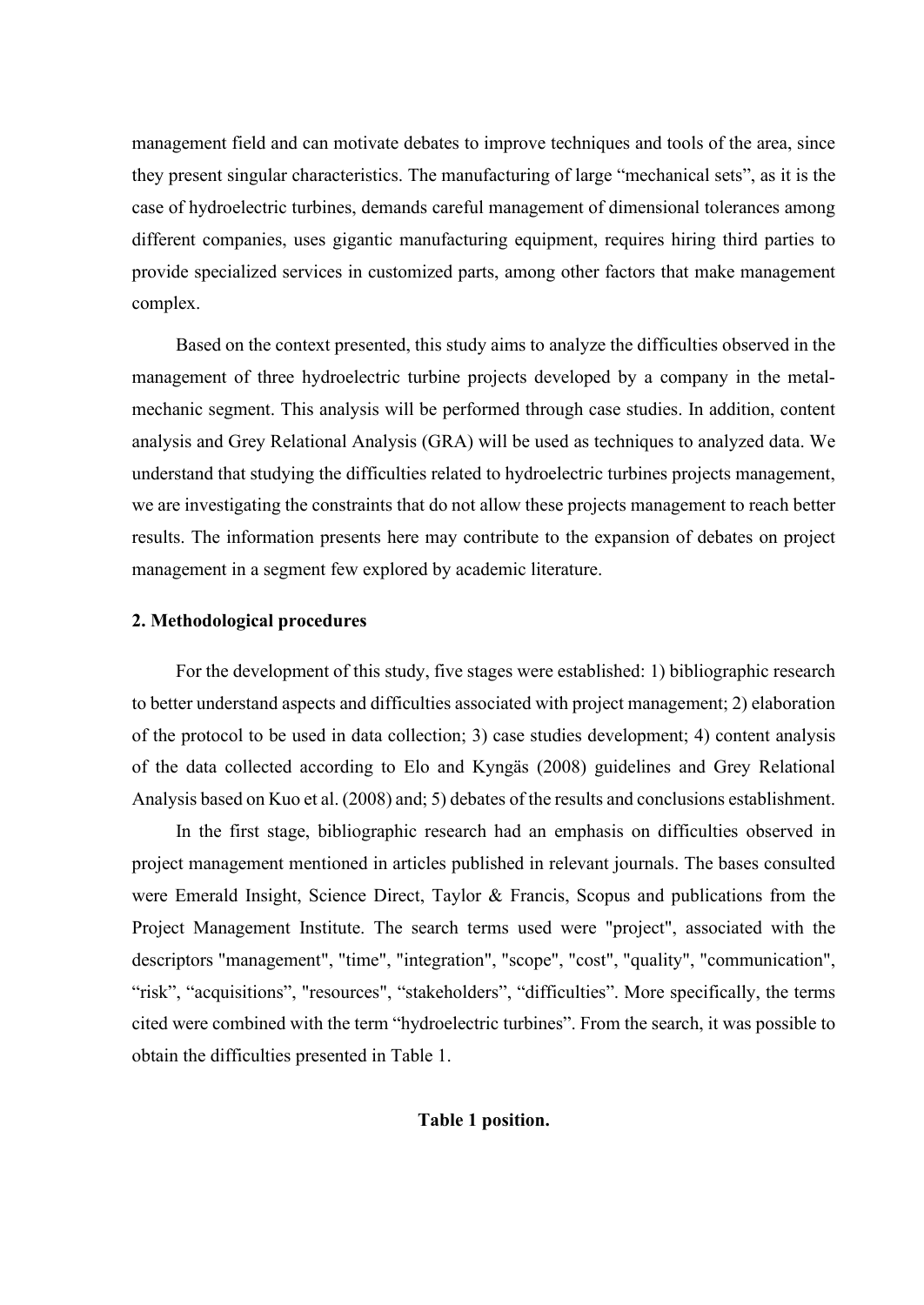Based on the difficulties presented in Table 1, which were for project management in general, the protocol to be used in the three case studies was structured (stage 2), to focus on hydroelectric turbines projects. Projects on the company are selected due to their different technical characteristics and the complexity of the contractual relationship. According to Yin (Yin, 2014), the case study is characterized by an analysis of one or more objects, to allow detailed knowledge about a problem not sufficiently defined. Multiple sources of evidence were used in this study (semi-structured interviews, document analysis, direct observations and visits to the company) to better understand the three-case studies context. For Yin (2014), the use of several sources of evidence, named triangulation, allows better support of the propositions.

Focusing on the semi-structured interviews, managers who coordinate the projects firstly discussed each difficulty presented in Table 1 and, in the sequence, measured a grade from 0 to 10, in which 0 meant "difficulty not observed" and 10 meant "difficulty extremely observed". Before data collection, the research project was submitted to the appreciation of a Research Ethics Committee and approved.

For case studies development (stage 3), initial contact was established with the general manager of the company who directed the researchers to the managers interviewed, respecting the diversity of projects desired in the study. Visits were scheduled for the case studies development. The company analyzed operates in the global market, supplying components for hydroelectric power plants. Its products and services portfolio covers the entire life cycle of small and large hydroelectric plants (generators, turbines, pumps, electromechanical components, automation systems, measurement, regulation and control systems). It also provides maintenance services and operates in the spare parts market. It is part of a larger group that operates in other essential cores: energy, oil and gas, paper, raw materials, transportation and automotive.

The projects selected to conduct the case studies were chosen due to their different technical characteristics and contractual relationship complexity. Regarding the technical characteristics, projects with different quantities of energy generating units were analyzed. For projects not yet finalized regarding the all-contracted units, the analysis was performed considering only units received by customers, allowing a complete investigation of the products. Regarding contractual relationship complexity, intercompany or consortium projects were analyzed, which requires the relationship with partners in different cultural contexts. It should be highlighted that although the analysed projects presented difficulties (studied in this research), these projects achieved their goals. Logically, some of the observed difficulties were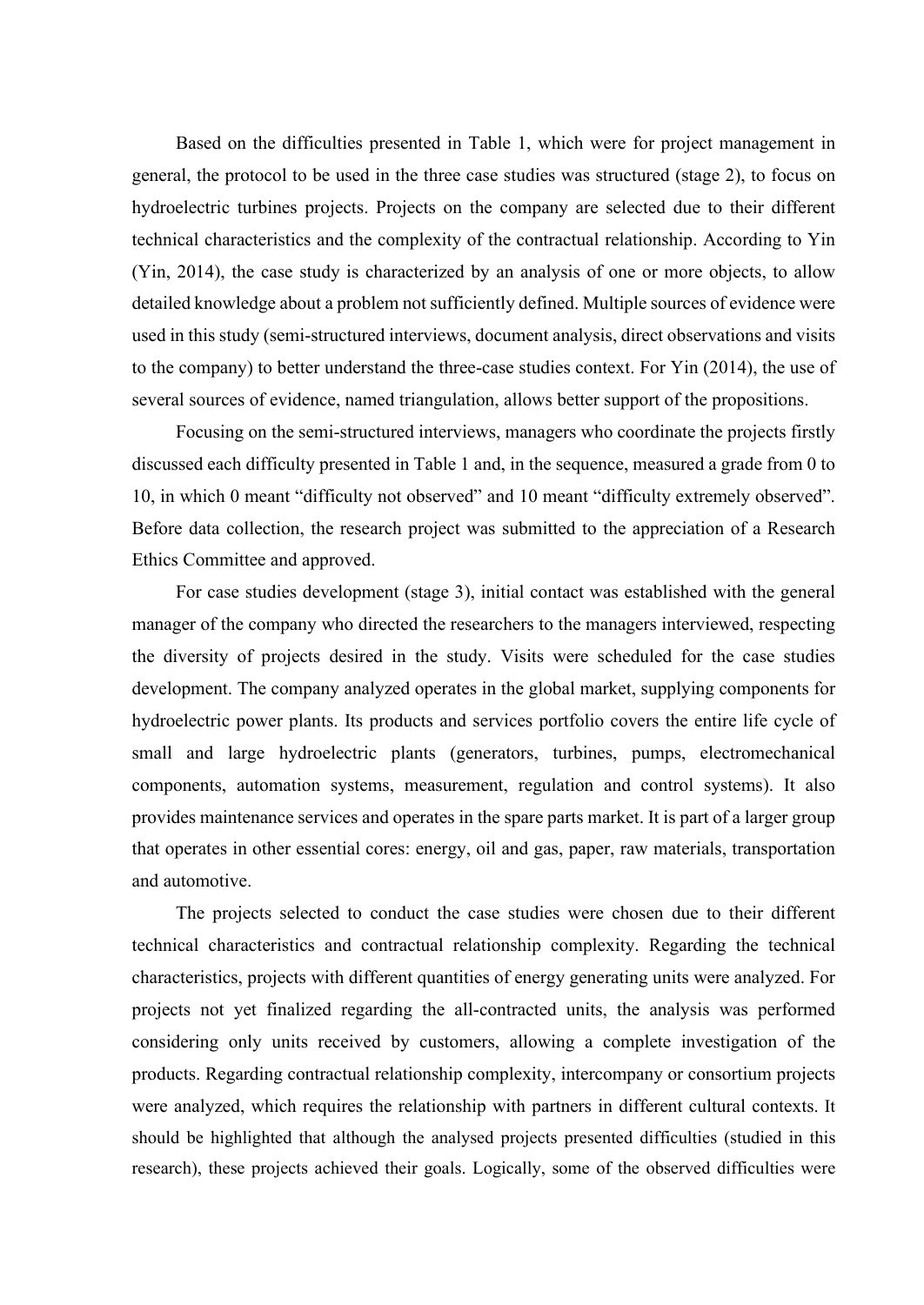overcome through the use of additional resources, besides those initially planned, that enabled goals' achievement on time.

In stage 4, qualitative data collected in semi-structured interviews, documentary analysis and observation in visits performed ) were analyzed through content analysis according to Elo and Kyngäs (2008) guidelines. Quantitative data collected in semi-structured interviews (scores from 0 to 10) were analysed comparatively through Grey Relational Analysis (GRA) according to Kuo et al. (2008) guidelines.

Content analysis is a systematic and objective method to describe and quantify a phenomenon (Sandelowski, 1995). It is a research method to analyse data in a context, providing knowledge, new ideas, facts representation or practical action guide (Bardin, 2011; Krippendorff, 1980). It may be used to develop an understanding of a phenomenon (Cavanagh, 1997) and for critical processesidentification (Lederman, 1991). Content analysis is a technique largely used to investigate data from interviews (Elo and Kyngäs, 2008).

The content analysis carried out in this study uses the guidelines proposed Elo and Kyngäs (2008), applied in different fields of knowledge. The deductive method of analysis was chosen because we have pre-defined difficulties to conduct the analysis (difficulties presented in Table 1). The following phases were carried out: document preparation phase (transcriptions of the interviews and organization of other information collected), familiarization phase to better understand the context, analysis of the information considering coding for difficulties, comparisons, presentation of entire analysis process and establishment of general overview (adapted from (Elo and Kyngäs, 2008)). According to Elo and Kyngäs (2008) it is important to describe all the steps performed and highlight the limitations of the study. The detailed description done in this section has this purpose.

Regarding the quantitative data (scores from 0 to 10), they were analyzed via Grey Relational Analysis (GRA) according to Kuo et al. (2008) guidelines, aiming to establish a comparative ranking of the difficulties. An interesting feature of this index is that it considers uncertainties associated with the data and, thus, generates more robust results. The use of GRA is adequate when analysed data may vary due to respondents' perceptions and knowledge level. This is the case of this study, thus, GRA is an adequate technique for the kind of data collected and for the study main goal: to rank the difficulties.

According to Kuo et al. (2008) GRA is developed in 4 steps: 1) construction of Grey Relational Generating (GRG), 2) target sequence definition, 3) Grey Relational Coefficients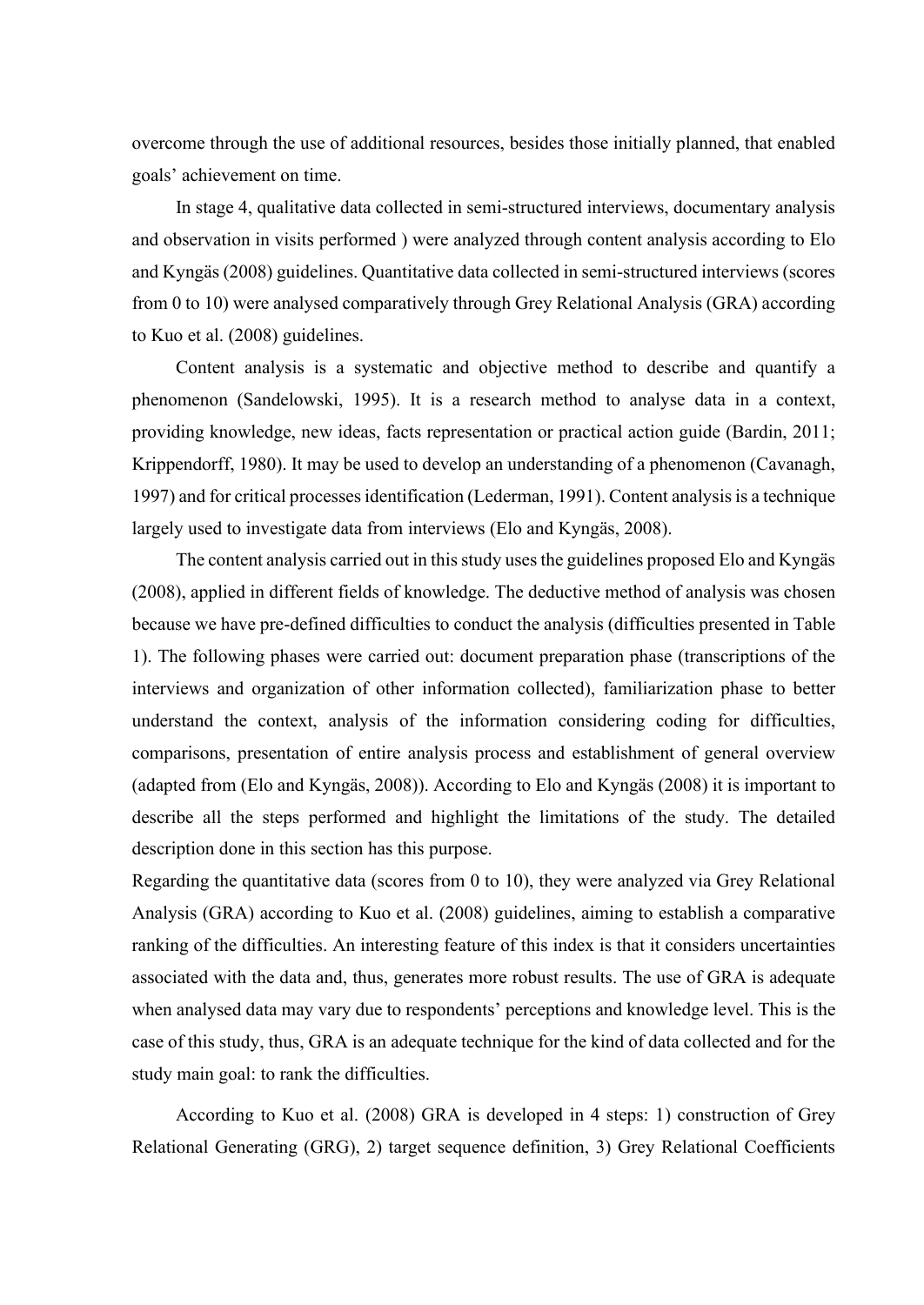(GRC) assessment and, finally, 4) Grey Relational Grade (R) assessment. An interesting application of this analysis may be seen in the study of Satolo et al. (2018).

Firstly, the data matrix is structured considering scores measures for managers for each difficulty. In the sequence, the mentioned matrix is normalized according to Equation 1 and the GRG matrix is obtained (Kuo *et al.*, 2008). The equation for "the-largest-the-better attributes" was used to allocate the most intense difficulty in the first position of the ranking. According to Kuo et al. (2008), the researcher needs to correctly define how to normalize the data and correctly interpret the results generated.

$$
Xij = \frac{Yij - Min{Yij}, i=1,2,...,m}{Max{Yij}, i=1,2,...,m} \quad for \ i=1,2,...,m \quad j=1,2,...,n \ (Equation 1)
$$

The second step consisted of calculating the difference of each GRG matrix element for the reference sequence, using Equation 2. In this equation,  $X_{0j} = 1$  and  $X_{ij}$  represents each GRG matrix element.

$$
\Delta_{ij} = X_{0j} - X_{ij} \qquad \text{(Equation 2)}
$$

Then, the Grey Relational Coefficient is calculated (ε) through Equation 3. In this study, we decided to use "1" as reference (in  $X_{0i}$ ) and distinguishing coefficient ( $\rho$ ) equal to 0.5. The values of  $\Delta_{\text{max}}$  and  $\Delta_{\text{min}}$  are calculated considering the values resulting in step 2;  $\Delta_{\text{ij}}$ , in turn, is calculated using Equation 2.

$$
\varepsilon_{ij} = \frac{\Delta_{min} + \rho \times \Delta_{max}}{\Delta_{ij} + \rho \times \Delta_{max}} \quad \text{(Equation 3)}
$$

Finally, the Grey Relational Grade (R) is calculated. In this study, different weightings to analyzed projects were not assigned. Then, the value corresponds to the average of the values obtained from the Grey Relational Coefficient  $(\varepsilon)$ , according to Equation 4.

$$
R = \frac{1}{n} \sum_{k=1}^{n} \varepsilon_i(k) \quad \text{(Equation 4)}
$$

With R values, it was possible to rank the difficulties comparatively and discuss the results.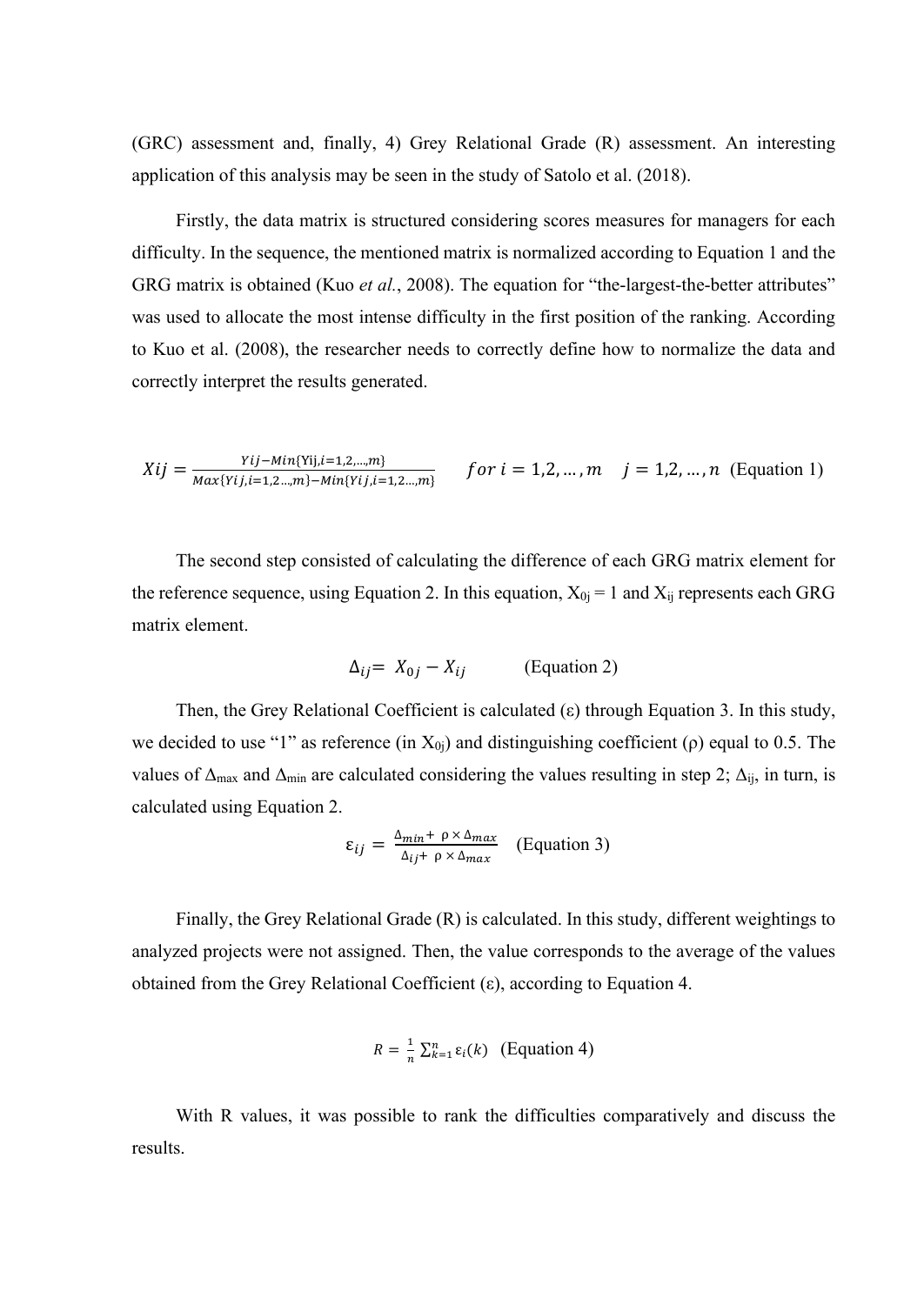## **3. Results and associated debates**

## *3.1 Description of the projects chosen for the case studies*

The projects in the analysed company were classified by size according to the kind of product they develop and produced and the specificities of the projects. The interviews to collect data about each project were conducted with project managers responsible for them.

Project 1 was associated with the development and manufacture of six power generating units for a plant installed in Canada. This project was classified as an intercompany project since the Brazilian company was sub-contracted by another company. This company negotiated with the customer. It was a large project and it was concluded when this research was performed. The manager responsible for this project had 5 years of experience as a manager and he does not have a team full-time dedicated to the project, but four managers (and their teams) to support project development.

Project 2 was associated with the development and manufacture of four power generating units for a plant installed in the United States. The company developed and manufactured all the components of the generating units and the contractual relations also were classified as intercompany. Regarding size, the project was classified as medium-sized and it was concluded when this research was performed. In this project, the manager had 12 years of experience and count with a support team composed of four managers and their teams to support the project's development, but not fully dedicated to it.

Project 3 was associated with the development and manufacture of ten power generating units for a plant installed in Brazil. The company operates in this project in a consortium, supplying various components of turbines and generators. The project was classified as large and it was concluded when this research was performed. The manager of this project had 23 years of experience and an entire team was dedicated to the project development.

#### *3.2 Difficulties observed in the studied projects: a comparative analysis*

Based on the results of content analysis, information was obtained about each project and a cross-analysis was performed to identifying convergences and divergences among projects. The next paragraphs will present information regarding each difficulty present in Table 1 and Figure 1 will show scores measured by managers.

Teams integration and the maintenance of effective communication were evidenced as intense difficulty in hydroelectric turbine projects (scores 10; 8; 7). The three managers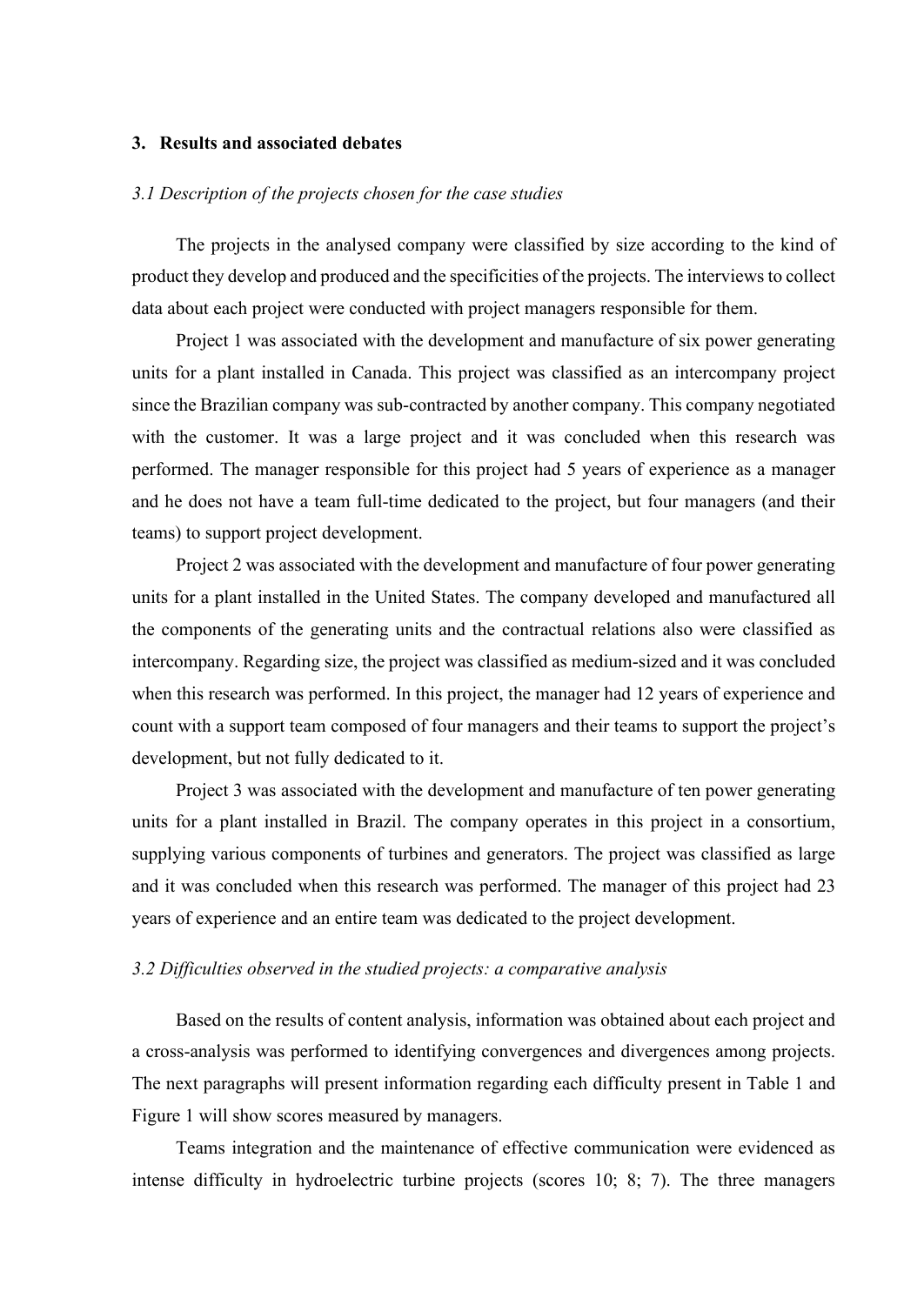highlighted that many of these difficulties were associated with issues related to cultural factors (when involves companies from different countries), metric performance system used by companies and different types of team's dedication to the project.

Difficulty in allocating human resources and defining responsibilities for team members was not intensively highlighted by the managers in the analysed projects (scores 3; 2; 3). There was only a mention that they encountered difficulties in management aspects related when unplanned activities arise and require additional resources. The literature on project management points out variations of project team members (Al-jibouri, 2002; Vilventhan and Kalidindi, 2018; Yang *et al.*, 2014; Yng *et al.*, 2018), unplanned activities (Keegan *et al.*, 2017), difficulty in finding specialized professionals (Kissi *et al.*, 2013; Matthews *et al.*, 2018) and difficulty in aligning deadlines and priorities (Love *et al.*, 2018) as the main causes related to the difficulty in allocating human resources and defining responsibilities.

Continuing, the results of the content analysis showed that managers pointed out as medium difficulty the definition of project scope and the need to make changes in it when necessary (D4) (scores 5; 7; 5). The literature on project management points out some causes to this: difficulty in defining stakeholders interests (Martinsuo and Hoverfält, 2018), lack of verifications in project scope (Iyer and Banerjee, 2016), difficulty to define real objectives (Soja, 2010), and difficulty to understand requirements (Odasso *et al.*, 1996). The manager highlighted that changes in the scope of hydroelectric turbine projects are complicated because they normally demand changes in costs, deadlines and human resources allocation. Sometimes, this may provide rework and cause dissatisfaction of some stakeholders, as mentioned by Khamooshi and Golafshani (Khamooshi and Golafshani, 2014).

For technical knowledge management (D5), managers consider the difficulties in a lowintensity level, however, there was a considerable discrepancy among scores (0; 1; 4). The managers mentioned that this difficulty is related to hydroelectric turbine projects (influencing the type of turbine produced or repaired, the qualification of professionals allocated, among other characteristics). The literature on project management shows that difficulties in the management of technical knowledge may be related to: lack of specific skills or knowledge to carry out the activities (Sisirakumara and Choy, 2018; Yang *et al.*, 2014), poor qualification of professionals allocated on the project (Zhang and Li, 2016), difficulty in disseminating knowledge (Godfrey *et al.*, 2018; Haverila and Fehr, 2016; Hui and Martin, 2020; Oliveira *et al.*, 2018) and delays related to management aspects (Antony *et al.*, 2012; Sajid and Usman, 2019; Wu *et al.*, 2017).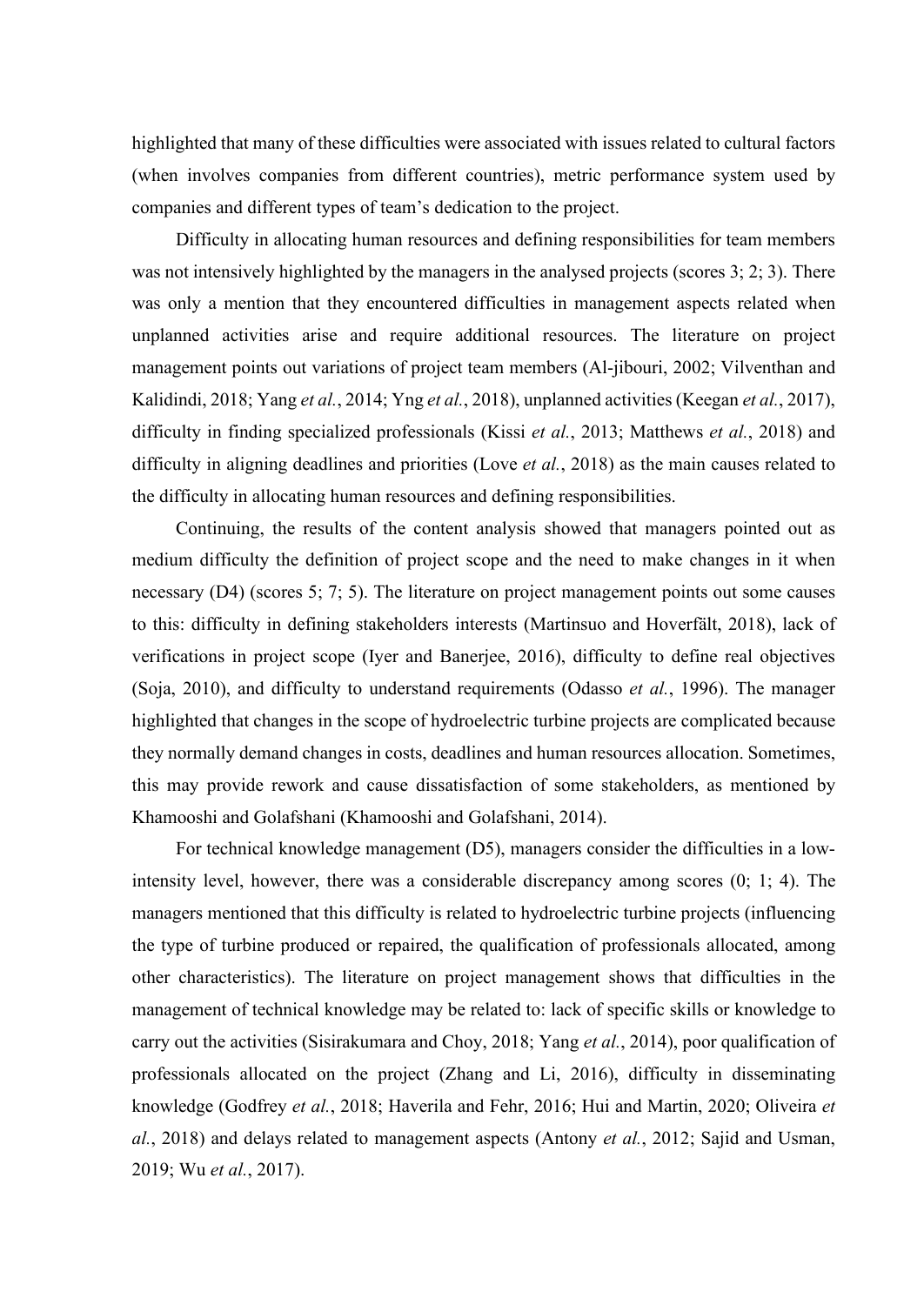Regarding the difficulties of using software and tools to support decision making (D6), managers considered this difficulty with a low-intensity level (scores 3;0;3). Managers reported some difficulties in using tools to decide customer requirements or priorities activities defining, for example. Some of the aspects mentioned by literature and presented in the previous paragraph also may be cited as causes of this difficulty: lack of specific skills or knowledge to carry out the activity (Matthews *et al.*, 2018), poor qualification of the professionals assigned to the project (Johansen and Rolstadås, 2017), difficulty in disseminating knowledge (Godfrey *et al.*, 2018; Haverila and Fehr, 2016; Hui and Martin, 2020; Oliveira *et al.*, 2018).

Regarding the difficulty in structuring and managing schedule (D7), the managers showed different degrees of intensity (small for project 1, large for project 2 and medium for project 3. – respectively, scores 3; 9; 5). Manager 2 argued that the planned schedule for project 2 did not consider the time for certain critical activities and this compromised its management. As a result, it was necessary to involve more professionals who were not initially expected in some stages and to review the project documentation.

The difficulty in managing financial resources (D8) was considered low intensity by managers of projects 2 and 3 and high intensity by the manager of project 1 (scores 8;2;3). There were many cost reviews in project 1; to project continuity, it was necessary extra resources. According to the literature on project management, difficulties in managing financial resources may be related to: difficulty in realistically estimate activities (Butler *et al.*, 2018; Engwall and Jerbrant, 2003; Osei-Kyei and Chan, 2015) and difficulty in dealing with changes on planning (Atkinson, 1999; Fossum *et al.*, 2019; Martinsuo and Hoverfält, 2018; Zhao and Cao, 2015).

Regarding the difficulty in managing risks (D9), project manager 2 mentioned that this difficulty was not observed in his project; the manager responsible for project 3 pointed out a low-intensity level to the mentioned difficulty; manager 1 evidenced a higher difficulty in managing risks in hydroelectric turbines project (scores 6; 0; 3). Manager 1 the need to deal with an unevaluated risk and that this demanded extra time and impacted other areas. The difficulty in controlling risks of the project is mention by many authors (Boateng *et al.*, 2015; Christopher and Leon, 2019; Cigolini and Rossi, 2010; Hwang *et al.*, 2014; Zhao and Cao, 2015; Zwikael *et al.*, 2014).

For the management of suppliers and other partners (D10), the intensities associated with this difficulty were allocated between medium and high intensity (scores 6; 5; 8). Difficulty in managing project stakeholders (D11) was also characterized between medium and high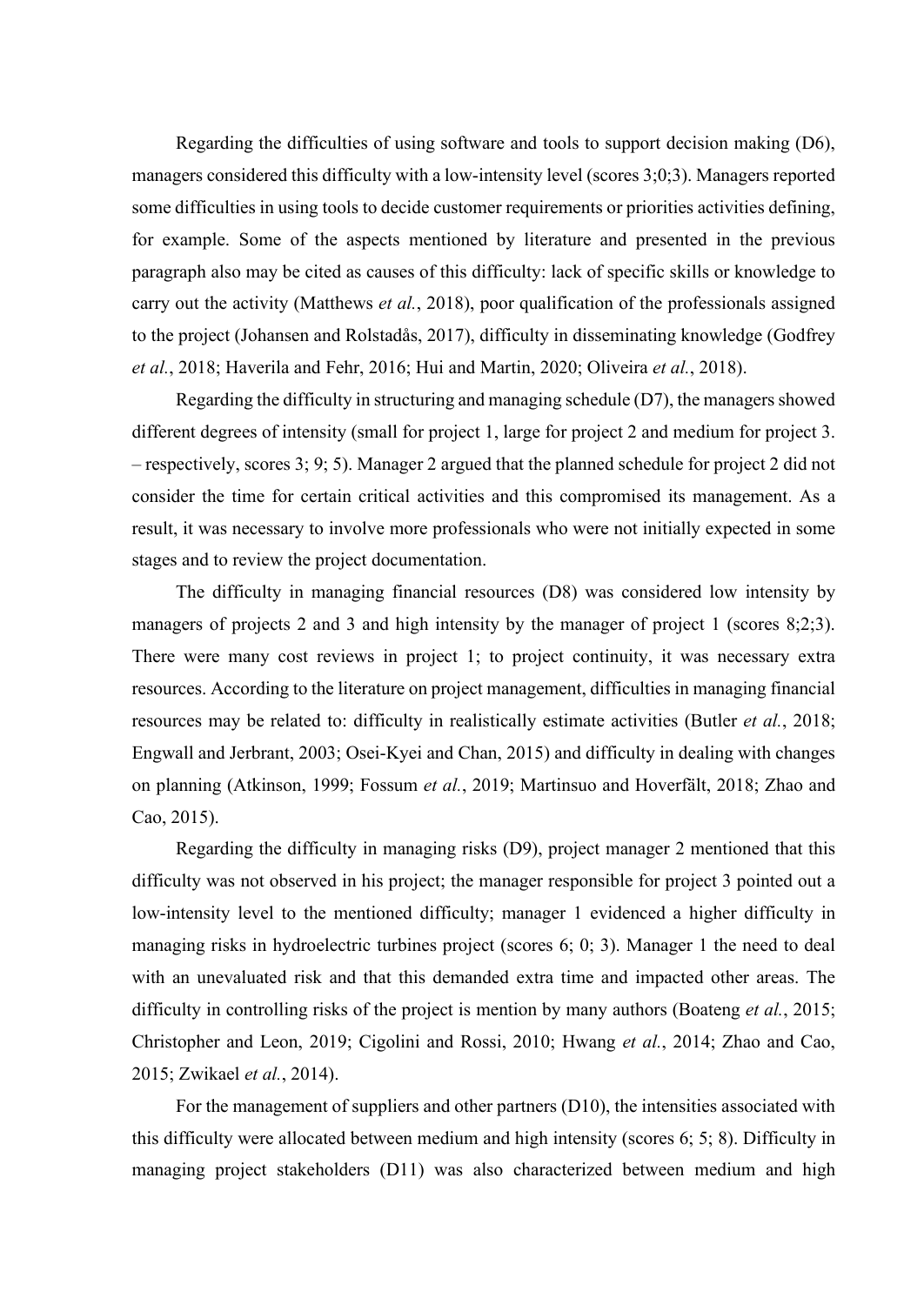intensity (score 7; 7; 6); managers pointed out difficulties in dealing with the discontent stakeholders, especially the company's board.

Finally, regarding the difficulty in defining and prioritizing activities (D12), scores varied a lot (medium intensity for project 1, low intensity for project 2 and from medium to high intensity for project 3 - scores 4;1;7 respectively). According to managers of projects 1 and 3, the difficulty in establishing priority activities occurred when delivery times became critical. Among the possible reasons for this difficulty, it can be mentioned: lack of flexibility (Ahsan and Gunawan, 2010), difficulties in dealing with changes (Yang *et al.*, 2014), and poor scope definition (Iyer and Banerjee, 2016).

The scores attributed by the manager of each project for each analyzed difficulty are summarized in Figure 1.

### **Figure 1 position.**

The analyzed projects are unique and have different characteristics. In order to obtain a unique comparative ranking of the difficulties analyzed in the management of hydroelectric turbine projects, a Grey Relational Analysis (GRA) was performed according to Kuo et al. (2008) guidelines. The scores were normalized, using Equation 1, and the values obtained (Grey Relational Generating) are shown in Table 2. To exemplify how Table 2 was developed, the calculation of the normalized value for D1 in project 1 is presented.

 $X_{11} = \frac{7-1}{10-1} = \frac{6}{9} = 0.667$  (Example of Equation 1 application).

## **Table 2 position.**

The reference was defined as "1" in the Equation 2, it was possible to calculate the difference of each element of Table 2 for it. These values are presented in Table 3.

#### **Table 3 position.**

Considering values of Table 3 and using Equation 3, it was possible to calculate the Grey Relational Coefficients for each manager and each difficulty. As equal weightings were established for the three hydraulic turbine projects analyzed, the Grey Relational Grade for each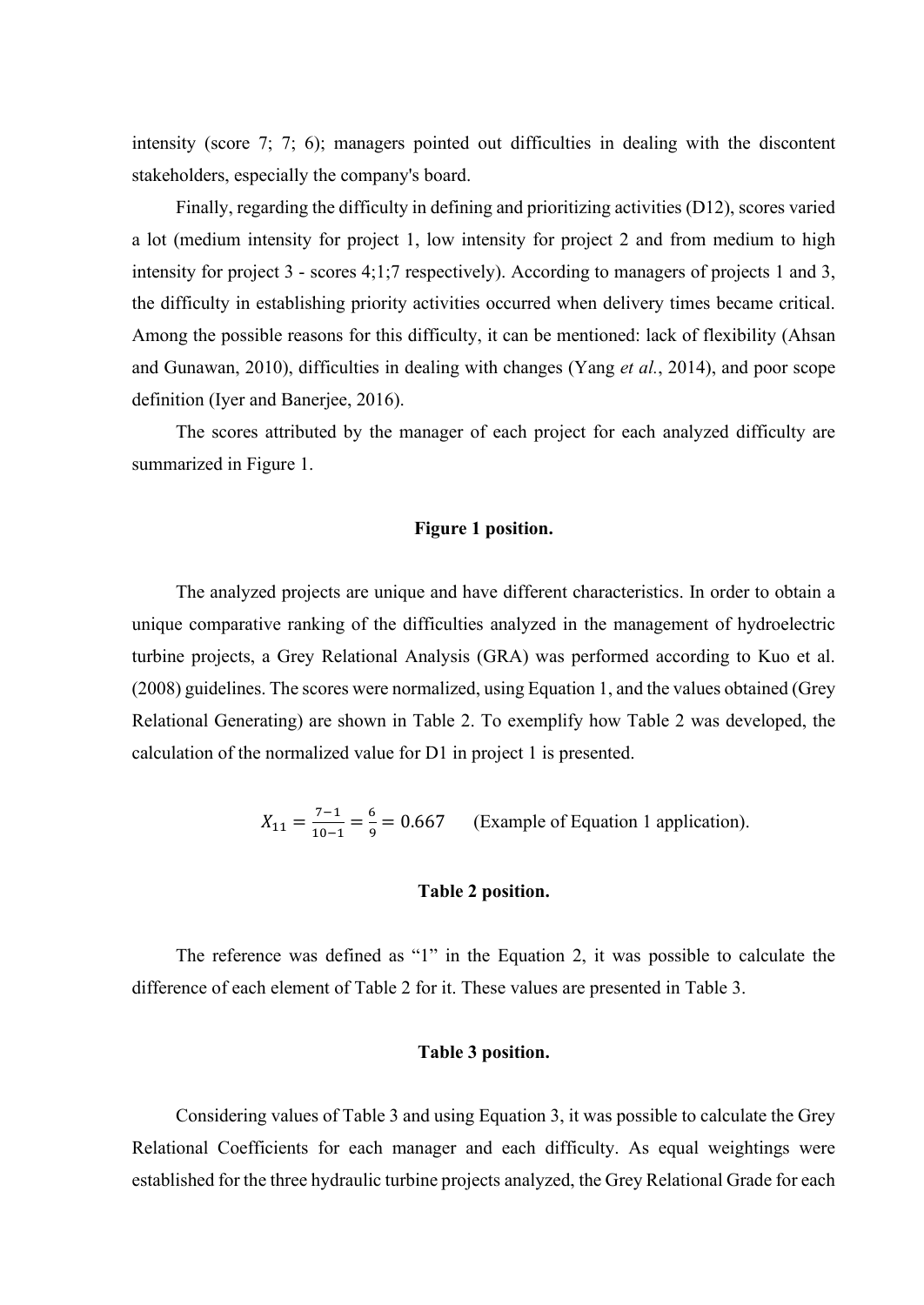difficulty is given by the average of the observed values (R) (Equation 4) (Table 4). Grey Relational Grade values were used to order comparatively the difficulties, as shown in Table 5.

#### **Table 4 position.**

## **Table 5 position.**

When analyzed the difficulties comparatively, five of them stand out. It can be observed, initially, that the difficulties related to "integration and communication among the teams working on the project" have the greatest intensity, comparatively. Its Grey Relational Grade is higher than other difficulties. Difficulties in communication often hinder better integration among teams involved this prevents the achievement of better results (Hui and Martin, 2020; Ollus *et al.*, 2011). In the second position, there is difficulty in managing suppliers and other partners. It is possible to observe that these two difficulties are related to hydroelectric turbine project characteristics, which in general involve several teams, sometimes from different companies and nationalities and require the supply of different types of mechanical parts and specialized services. Problems to manage relationships with suppliers, such as mentioned by some authors (Mu *et al.*, 2014; Myrelid, 2017). These authors also argue that good management of partners and suppliers is an essential factor for projects to achieve their goals and succeed.

Considering possible sensitivity variations in the results, difficulties D1 (Difficulty in defining objectives and partition of them for teams), D11 (Difficulty in managing project stakeholders), D7 (Difficulty in structuring and managing of the schedule) form an intermediate block that also, comparatively, stand out from the subsequent difficulties. Regarding the goals, some authors (Lu and Wang, 2017; Martinsuo and Hoverfält, 2018; Tomotani and de Mesquita, 2018) argue that it is necessary to be clear for teams involved in the project what part of the project belongs to them, to avoid misunderstandings and problems to reach the goals. Regarding stakeholders management, it is stated in the literature (Chika *et al.*, 2019; Jing *et al.*, 2018; Lu and Wang, 2017; Oliveira *et al.*, 2018; Yahaya and Qiping, 2020) that it is important to identify all stakeholders of the project and properly understand their demands, to reach a balanced scope. The failure to complete this phase or misunderstanding the demands of each stakeholder can cause problems for the project. Finally, regarding the schedule, some authors (Keegan et al., 2017; Love et al., 2018; Martinsuo and Hoverfält, 2018; Myrelid, 2017; Tomotani and de Mesquita, 2018; Wu et al., 2017) emphasize the importance of managers properly debating the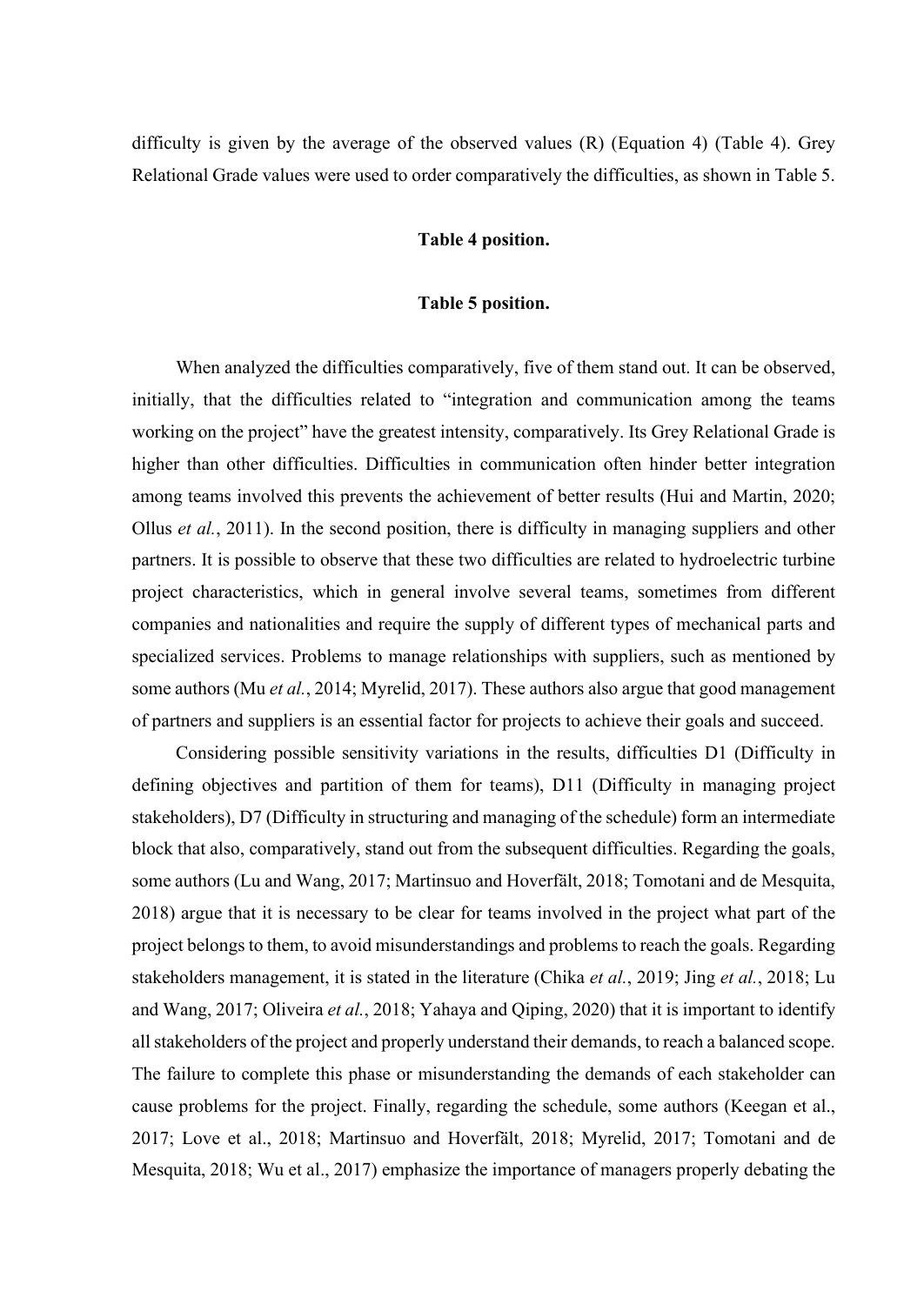time and resources allocated to each activity and critically analyzing the feasibility of complying with the schedule while still in the planning phase

Specifically regarding D3 (Difficulty in allocating human resources and defining responsibilities for team members), according to the kind of project, the human resources allocation can be a great challenge, since projects often require skills that are not developed or present in the work team (Bryde et al., 2018; Iyer and Banerjee, 2016; Keegan et al., 2017; Martinsuo and Hoverfält, 2018; Yng et al., 2018). Especially when it is considered the hydroelectric turbines, the teams work on projects for these mechanical sets for some time, so it is not difficult to allocate human resources to these activities, as is often presented in other works.

#### **4. Conclusions and Final Considerations**

As previously mentioned, the segment of companies that produce hydroelectric turbines is characterized as a field few explored by academic research in project management. This study aimed to analyze the difficulties observed by managers in three projects developed by a company of the mentioned sector and, considering the results presented, it is possible to say that the main objective was achieved.

From the twelve difficulties analysed, five of them stood out: the difficulty of integration and communication; difficulty in managing suppliers and other partners; difficulty in defining objectives and partition of them for teams; difficulty in managing project stakeholders, and difficulty in structuring and managing the schedule. The first and second difficulties mentioned are related to the type of hydroelectric turbines project conducted. This kind of project, in general, involves many teams from different companies and supply of diverse mechanical parts and services. These five difficulties most evidenced, through GRA analysis, can be understood as those comparatively most critics. If they are not properly managed, the initial planning structured for the project can be compromised, demanding additional resources of different kinds to reach the proposed goals or even preventing the project to succeed.

The managers responsible for the hydroelectric turbines' projects need to value the lessons learned throughout the process since these lessons present important knowledge for continuously improving managers work. Generally, as soon as a hydroelectric turbine is delivered to the customer, little or nothing is debated about observed difficulties. All the knowledge generated from projects difficulties should be widely debated and reflected by the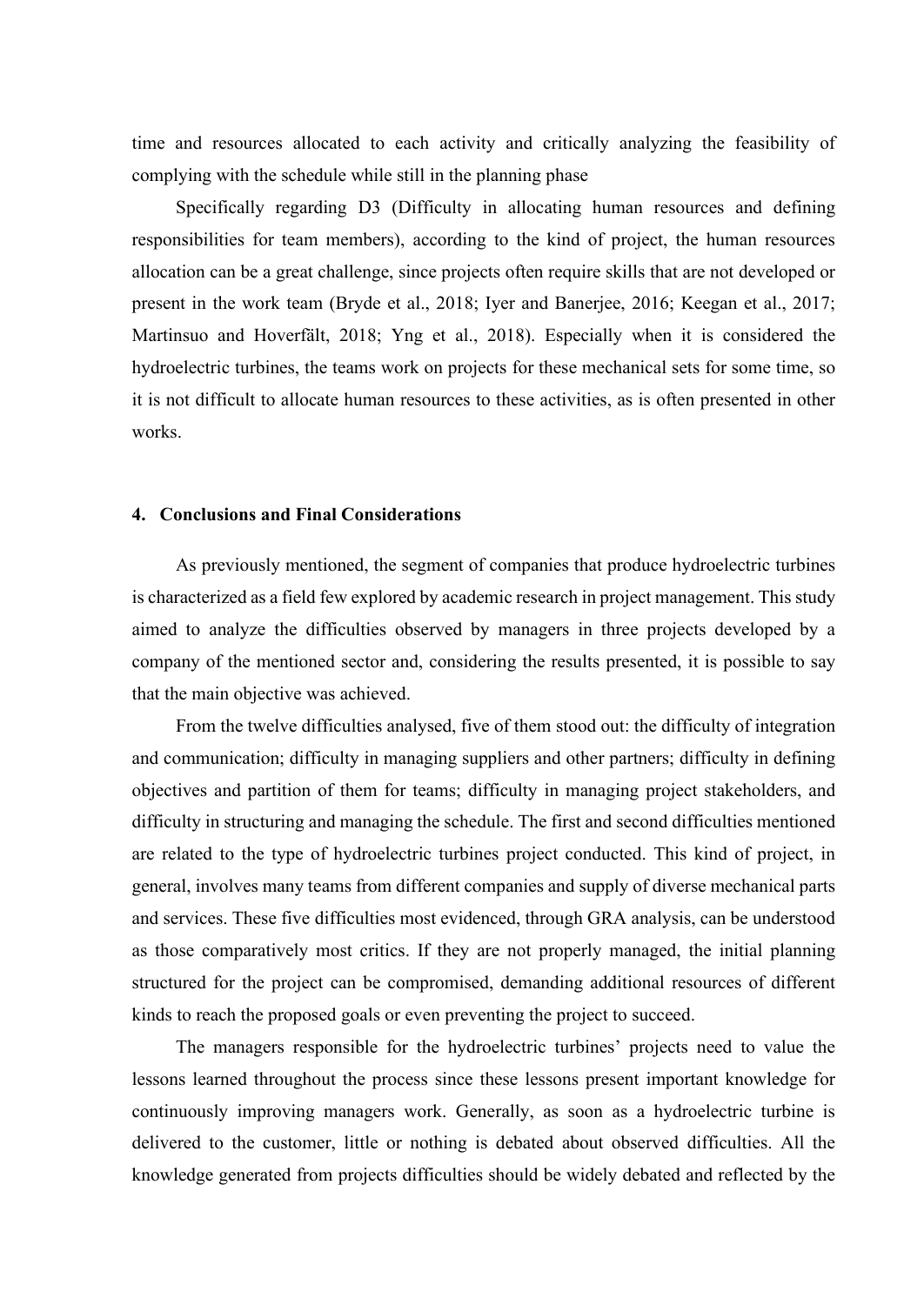company's professionals, in order to enable them to understand difficulties' causes and to proactively act in future projects.

Regarding the implications of this study, we highlight the contributions mainly for professionals who work in the management of hydroelectric turbines projects and researchers interested in the area. The managers of these segments, aware in advance of the main difficulties reported here, will be able to devote more attention to certain points in the conduction of projects they manage and take corrective actions before the problems become greater. Concerning research in the management field, academics can use these difficulties as guidelines to develop tools and techniques that enable better results in terms of management. In our study, for example, the difficulty of integration and communication was shown to be the most critical comparatively. The development of tools that support a more effective exchange of information between teams that work on a project can be of great value.

As a limitation of the research, the fact that the selected case studies belong to a single company may be cited. However, the projects diversity is emphasized, since they contemplate different characteristics in the analysis. The case studies collected data via visits, semistructured interviews and others document and data analysis was performed considering qualitative and quantitative aspects. It is suggested, as future studies, to carry out research to analyze in detail the difficulties highlighted here, such as the question of integration and communication.

**Note:** A preliminary and summarized version of this article was presented in Portuguese at the VIII SIGEP, a Brazilian event. The version presented here corresponds to an expanded version, including new information and analysis.

#### **References**

- Ahsan, K. and Gunawan, I. (2010), "Analysis of cost and schedule performance of international development projects", *International Journal of Project Management*, Vol. 28 No. 1, pp. 68–78.
- Al-jibouri, S. (2002), "Effects of resource management regimes on project schedule", *International Journal of Project Management*, Pergamon, Vol. 20 No. 4, pp. 271–277.
- Aleksic, A., Puskaric, H., Tadic, D. and Stefanovic, M. (2017), "Project management issues: vulnerability management assessment", *Kybernetes*, Vol. 46 No. 7, pp. 1171–1188.

Anholon, R. and Sano, A.T. (2016), "Analysis of critical processes in the implementation of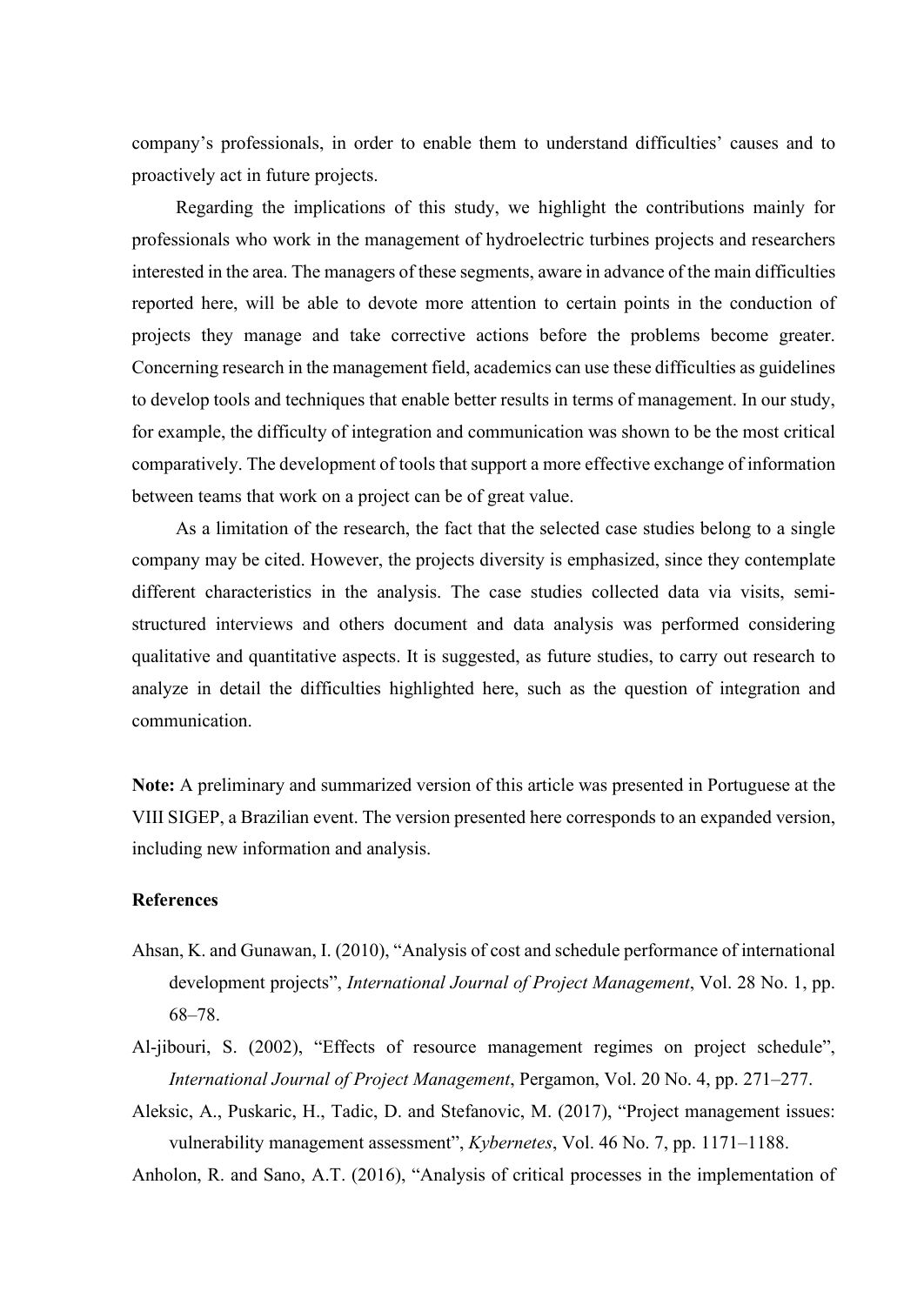lean manufacturing projects using project management guidelines", *The International Journal of Advanced Manufacturing Technology*, Vol. 84 No. 9–12, pp. 2247–2256.

- Antony, J., Gijo, E.V. and Childe, S.J. (2012), "Case study in Six Sigma methodology: manufacturing quality improvement and guidance for managers", *Production Planning & Control*, Vol. 23 No. 8, pp. 624–640.
- Atkinson, R. (1999), "Project management: cost, time and quality, two best guesses and a phenomenon, its time to accept other success criteria", *International Journal of Project Management*, Pergamon, Vol. 17 No. 6, pp. 337–342.
- Bardin, L. (2011), *Análise de Conteúdo*, *Revista Educação*, Vol. 1, EDIÇOES 70 BRASIL, São Paulo, available at:https://doi.org/10.1017/CBO9781107415324.004.
- Boateng, P., Chen, Z. and Ogunlana, S.O. (2015), "An Analytical Network Process model for risks prioritisation in megaprojects", *International Journal of Project Management*, Elsevier Ltd, Vol. 33 No. 8, pp. 1795–1811.
- Bryde, D., Unterhitzenberger, C. and Joby, R. (2018), "Conditions of success for earned value analysis in projects", available at:https://doi.org/10.1016/j.ijproman.2017.12.002.
- Butler, M., Szwejczewski, M. and Sweeney, M. (2018), "A model of continuous improvement programme management", *Production Planning & Control*, pp. 1–17.
- Butt, A., Naaranoja, M. and Savolainen, J. (2016), "Project change stakeholder communication", *International Journal of Project Management*, Pergamon, Vol. 34 No. 8, pp. 1579–1595.
- Carvalho, M.M. de, Patah, L.A. and de Souza Bido, D. (2015), "Project management and its effects on project success: Cross-country and cross-industry comparisons", *International Journal of Project Management*, Pergamon, Vol. 33 No. 7, pp. 1509–1522.
- Cavanagh, S. (1997), "Content analysis: concepts, methods and applications", *Nurse Researcher*, Vol. 4 No. 3, pp. 5–16.
- Chika, A., Pat, C. and Martin, T. (2019), "PPP projects: improvements in stakeholder management", *Engineering, Construction and Architectural Management*, Emerald Publishing Limited, Vol. 27 No. 2, pp. 544–560.
- Christopher, A. and Leon, P. (2019), "Evaluation of the impact of risk management on project performance in small construction firms in South Africa: The case study of construction systems", *Journal of Engineering, Design and Technology*, Emerald Publishing Limited, Vol. 18 No. 3, pp. 611–634.
- Cigolini, R. and Rossi, T. (2010), "Managing operational risks along the oil supply chain", *Production Planning & Control*, Vol. 21 No. 5, pp. 452–467.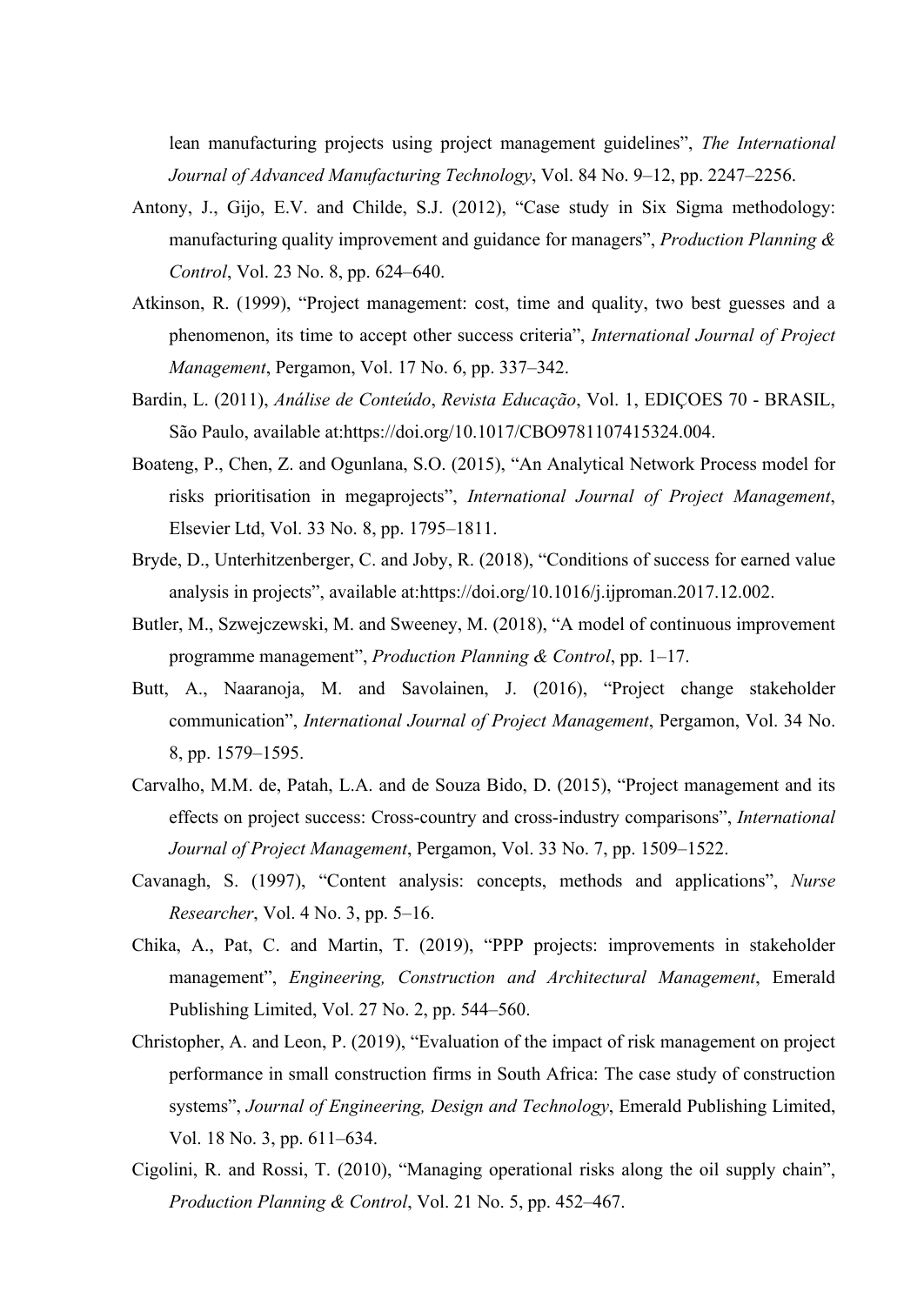- Corrêa, H.L., Gianesi, I.G.N. and Caon, M. (2018), *Planejamento, Programação e Controle Da Produção - MRP II / ERP*, edited by Atlas, 6ed ed., São Paulo.
- Demirkesen, S. and Ozorhon, B. (2017), "Impact of integration management on construction project management performance", *International Journal of Project Management*, Pergamon, Vol. 35 No. 8, pp. 1639–1654.
- Elo, S. and Kyngäs, H. (2008), "The qualitative content analysis process", *Journal of Advanced Nursing*, Vol. 62 No. 1, pp. 107–115.
- Engwall, M. and Jerbrant, A. (2003), "The resource allocation syndrome: the prime challenge of multi-project management?", *International Journal of Project Management*, Vol. 21 No. 6, pp. 403–409.
- Fossum, K.R., Binder, J.C., Madsen, T.K., Aarseth, W. and Andersen, B. (2019), "Success factors in global project management", *International Journal of Managing Projects in Business*, Emerald Publishing Limited, Vol. 13 No. 1, pp. 128–152.
- Godfrey, O.E., Omaruaye, O.O., Tarila, Z., Raymond, A., Wilfred, M., Ximing, R. and Akunna, O. (2018), "Utilising a systematic knowledge management based system to optimise project management operations in oil and gas organisations", *Information Technology & People*, Emerald Publishing Limited, Vol. 31 No. 2, pp. 527–556.
- Haverila, M.J. and Fehr, K. (2016), "The impact of product superiority on customer satisfaction in project management", *International Journal of Project Management*, Elsevier Ltd and Association for Project Management and the International Project Management Association, Vol. 34 No. 4, pp. 570–583.
- Hui, Y.J.B. and Martin, S. (2020), "Ameliorating time and cost control with project learning and communication management: Leveraging on reusable knowledge assets", *International Journal of Managing Projects in Business*, Emerald Publishing Limited, Vol. 13 No. 4, pp. 767–792.
- Hwang, B.-G., Zhao, X. and Toh, L.P. (2014), "Risk management in small construction projects in Singapore: Status, barriers and impact", *International Journal of Project Management*, Pergamon, Vol. 32 No. 1, pp. 116–124.
- Ika, L.A., Söderlund, J., Munro, L.T. and Landoni, P. (2020), "Cross-learning between project management and international development: Analysis and research agenda", *International Journal of Project Management*, Vol. 38 No. 8, pp. 548–558.
- ISO. (2012), "ISO-21500 Guidance on project", International Organization for Standardization.
- Iyer, K.C. and Banerjee, P.S. (2016), "Measuring and benchmarking managerial efficiency of project execution schedule performance", *International Journal of Project Management*,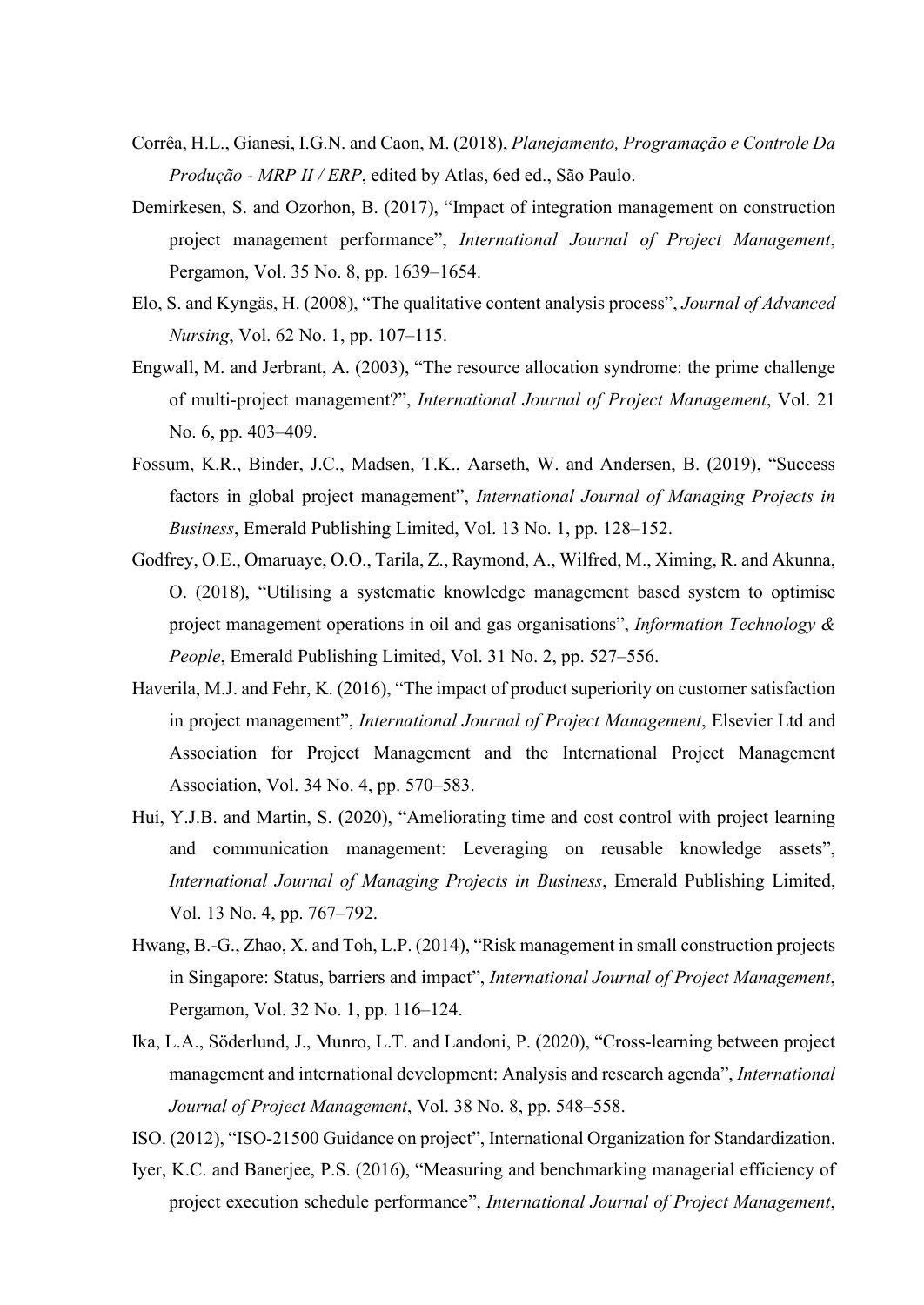Pergamon, Vol. 34 No. 2, pp. 219–236.

- Jing, Y.R., Sajani, J., Chathuri, G., Mehrdad, A., Xiaolong, X. and Guomin, Z. (2018), "The evolution of stakeholder management practices in Australian mega construction projects", *Engineering, Construction and Architectural Management*, Emerald Publishing Limited, Vol. 25 No. 6, pp. 690–706.
- Johansen, A. and Rolstadås, A. (2017), "Decision process in one-of-a-kind production", *Production Planning & Control*, Taylor & Francis, Vol. 28 No. 10, pp. 802–812.
- Keegan, A., Ringhofer, C. and Huemann, M. (2017), "Human resource management and project based organizing: Fertile ground, missed opportunities and prospects for closer connections", *International Journal of Project Management*, Vol. 36, pp. 121–133.
- Kerzner, H. (2017), *Project Management: A Systems Approach to Planning, Scheduling and Controlling*, 12 ed., John Wiley & Sons, Hoboken:
- Khamooshi, H. and Golafshani, H. (2014), "EDM: Earned Duration Management, a new approach to schedule performance management and measurement", *International Journal of Project Management*, Pergamon, Vol. 32 No. 6, pp. 1019–1041.
- Kissi, J., Dainty, A. and Tuuli, M. (2013), "Examining the role of transformational leadership of portfolio managers in project performance", *International Journal of Project Management*, available at:https://doi.org/10.1016/j.ijproman.2012.09.004.

Krippendorff, K. (1980), *Content Analysis an Introduction to Its Methodology*, London.

- Kuo, Y., Yang, T. and Huang, G.-W. (2008), "The use of grey relational analysis in solving multiple attribute decision-making problems", *Computers & Industrial Engineering*, Vol. 55 No. 1, pp. 80–93.
- Lalmi, A., Fernandes, G. and Souad, S.B. (2021), "A conceptual hybrid project management model for construction projects", *Procedia Computer Science*, Vol. 181, pp. 921–930.
- Lederman, R.P. (1991), "Quantitative and Qualitative Research Methods: Advantages of Complementary Usage", *MCN, The American Journal of Maternal/Child Nursing*, Vol. 16 No. 1, p. 43.
- Lin, T.-C., Chen, C.-M., Hsu, J.S.-C. and Fu, T.-W. (2015), "The impact of team knowledge on problem solving competence in information systems development team", *International Journal of Project Management*, Pergamon, Vol. 33 No. 8, pp. 1692–1703.
- Love, P.E.D., Teo, P., Ackermann, F., Smith, J., Alexander, J., Palaneeswaran, E. and Morrison, J. (2018), "Reduce rework, improve safety: an empirical inquiry into the precursors to error in construction", *Production Planning & Control*, pp. 1–14.
- Lu, W. and Wang, J. (2017), "The influence of conflict management styles on relationship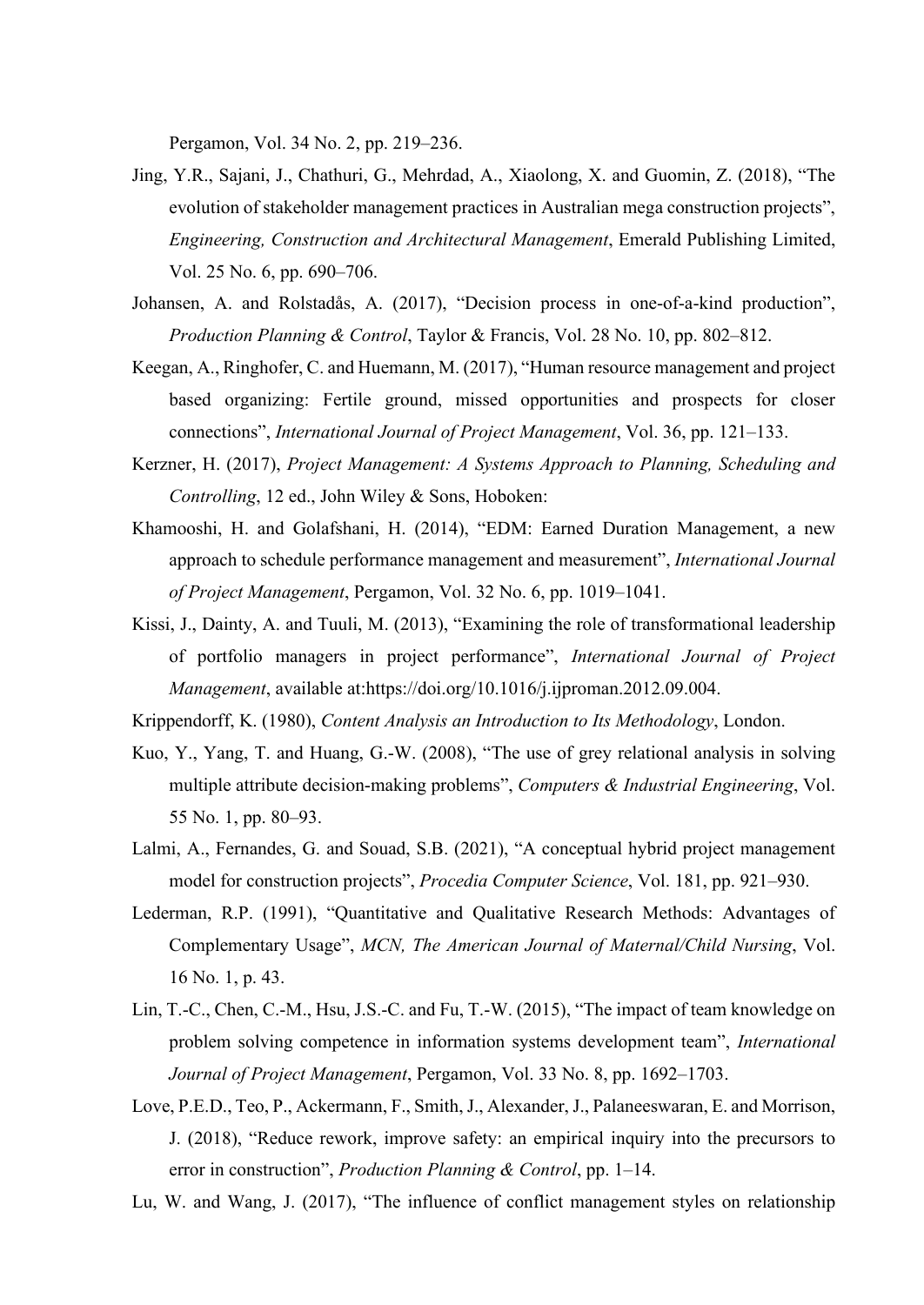quality: The moderating effect of the level of task conflict", *International Journal of Project Management*, available at:https://doi.org/10.1016/j.ijproman.2017.08.012.

- Mainga, W. (2017), "Examining project learning, project management competencies, and project efficiency in project-based firms (PBFs)", *International Journal of Managing Projects in Business*, Vol. 10 No. 3, pp. 454–504.
- Martinsuo, M. and Hoverfält, P. (2018), "Change program management: Toward a capability for managing value-oriented, integrated multi-project change in its context", *International Journal of Project Management*, Elsevier Ltd, Vol. 36 No. 1, pp. 134–146.
- Matthews, J., Love, P.E.D., Mewburn, J., Stobaus, C. and Ramanayaka, C. (2018), "Building information modelling in construction: insights from collaboration and change management perspectives", *Production Planning & Control*, Vol. 29 No. 3, pp. 202–216.
- Mu, S., Cheng, H., Chohr, M. and Peng, W. (2014), "Assessing risk management capability of contractors in subway projects in mainland China", *International Journal of Project Management*, Pergamon, Vol. 32 No. 3, pp. 452–460.
- Myrelid, P. (2017), "Information quality deficiencies in delivery schedules and their impact on production scheduling", *Production Planning & Control*, Taylor & Francis, Vol. 28 No. 3, pp. 232–243.
- Odasso, A., Bitton, M., Corti, M., Doumeingts, G., McMullin, J. and Regnier, P. (1996), "Managing change in manufacturing organizations", *Production Planning and Control*, Taylor & Francis Group, Vol. 7 No. 6, pp. 594–603.
- Oliveira, E.C.B. de, Alencar, L.H. and Costa, A.P.C.S. (2018), "Decision process of allocating projects to project managers", *Production Planning & Control*, pp. 1–10.
- Ollus, M., Jansson, K., Karvonen, I., Uoti, M. and Riikonen, H. (2011), "Supporting collaborative project management", *Production Planning and Control*, Vol. 22 No. 5–6, pp. 538–553.
- Osei-Kyei, R. and Chan, A.P.C. (2015), "Review of studies on the Critical Success Factors for Public–Private Partnership (PPP) projects from 1990 to 2013", *International Journal of Project Management*, Pergamon, Vol. 33 No. 6, pp. 1335–1346.
- De Paula, C.P., Cordeiro, G.A., Rampasso, I.S., Ordoñez, R.E.C. and Anholon, R. (2019), "Métodos Quantitativos para Gestão de Risco em Projetos: Uma Revisão da Literatura", *Revista Gestão Da Produção Operações e Sistemas*, Vol. 14 No. 2, pp. 129–148.
- PMI. (2017), *A Guide to the Project Management Body of Knowledge (PMBOK Guide). 6th*, 6th Editio., Project Management Institute, Inc., New York.
- Saeed, M.A., Jiao, Y., Zahid, M.M., Tabassum, H. and Nauman, S. (2020), "Organizational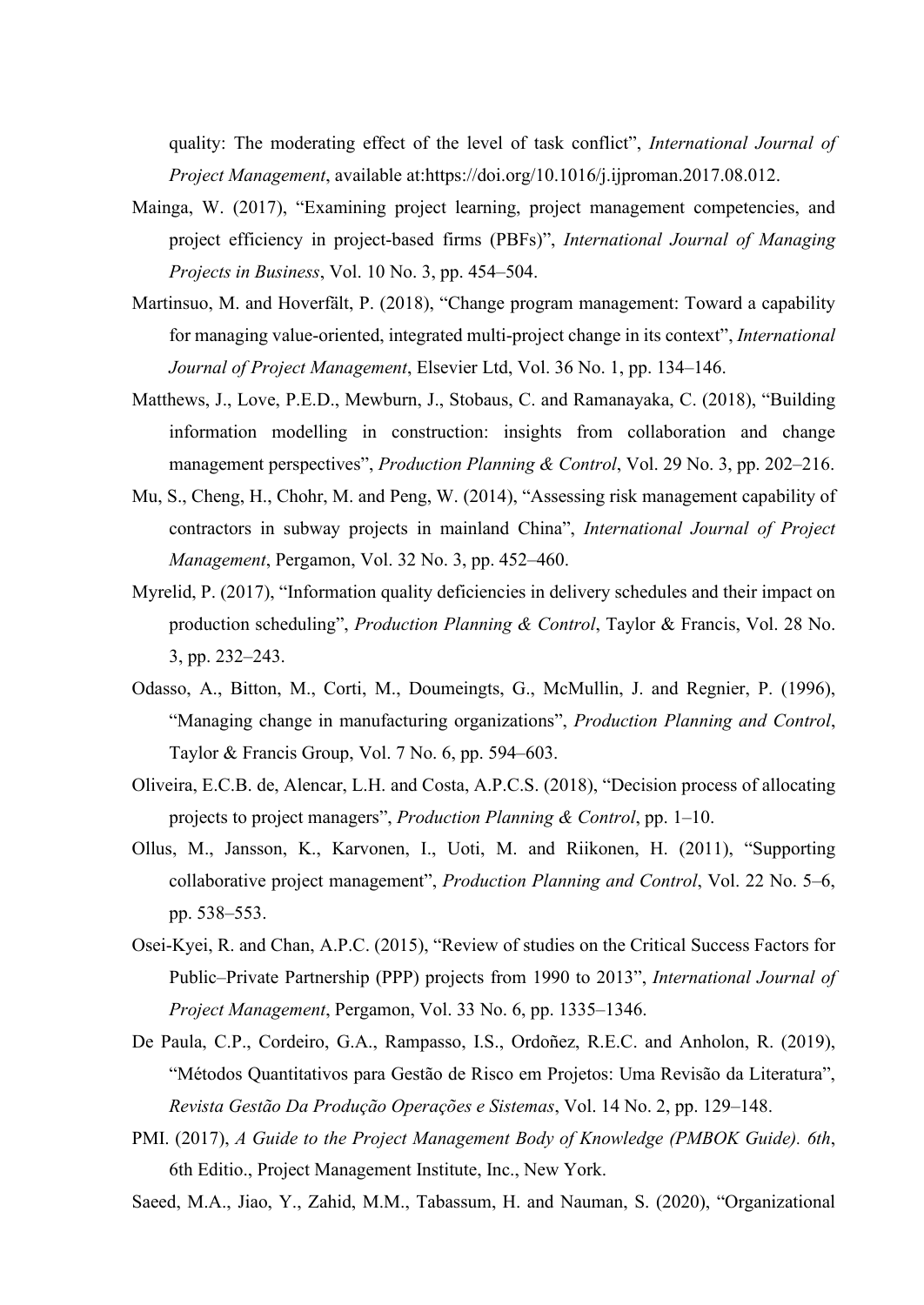flexibility and project portfolio performance: the roles of innovation, absorptive capacity and environmental dynamism", *International Journal of Managing Projects in Business*, Vol. ahead-of-p No. ahead-of-print, available at:https://doi.org/10.1108/IJMPB-02-2020- 0058.

- Sage, D., Dainty, A. and Brookes, N. (2014), "A critical argument in favor of theoretical pluralism: Project failure and the many and varied limitations of project management", *International Journal of Project Management*, Vol. 32 No. 4, pp. 544–555.
- Sajid, K.M. and Usman, M. (2019), "Management competencies, complexities and performance in engineering infrastructure projects of Pakistan", *Engineering, Construction and Architectural Management*, Emerald Publishing Limited, Vol. 26 No. 7, pp. 1321–1347.
- Sanchez, O.P., Terlizzi, M.A. and de Moraes, H.R. de O.C. (2017), "Cost and time project management success factors for information systems development projects", *International Journal of Project Management*, Elsevier Ltd and Association for Project Management and the International Project Management Association, Vol. 35 No. 8, pp. 1608–1626.
- Sandelowski, M. (1995), "Qualitative analysis: What it is and how to begin", *Research in Nursing & Health*, Vol. 18 No. 4, pp. 371–375.
- Sankaran, S., Vaagaasar, A.L. and Bekker, M.C. (2019), "Assignment of project team members to projects", *International Journal of Managing Projects in Business*, Vol. 13 No. 6, pp. 1381–1402.
- Satolo, E.G., Leite, C., Calado, R.D., Goes, G.A. and Salgado, D.D. (2018), "Ranking lean tools for world class reach through grey relational analysis", *Grey Systems: Theory and Application*, Vol. 8 No. 4, pp. 399–423.
- Saunders, F.C. and Townsend, E.A. (2019), "Delivering new nuclear projects: a megaprojects perspective", *International Journal of Managing Projects in Business*, Vol. 12 No. 1, pp. 144–160.
- Shi, Q., Liu, Y., Zuo, J., Pan, N. and Ma, G. (2015), "On the management of social risks of hydraulic infrastructure projects in China: A case study", *International Journal of Project Management*, Elsevier Ltd and International Project Management Association, Vol. 33 No. 3, pp. 483–496.
- Sisirakumara, G.V. and Choy, C.S. (2018), "Knowledge management critical success factors and project management performance outcomes in major construction organisations in Sri Lanka: A case study", *VINE Journal of Information and Knowledge Management Systems*, Emerald Publishing Limited, Vol. 48 No. 4, pp. 537–558.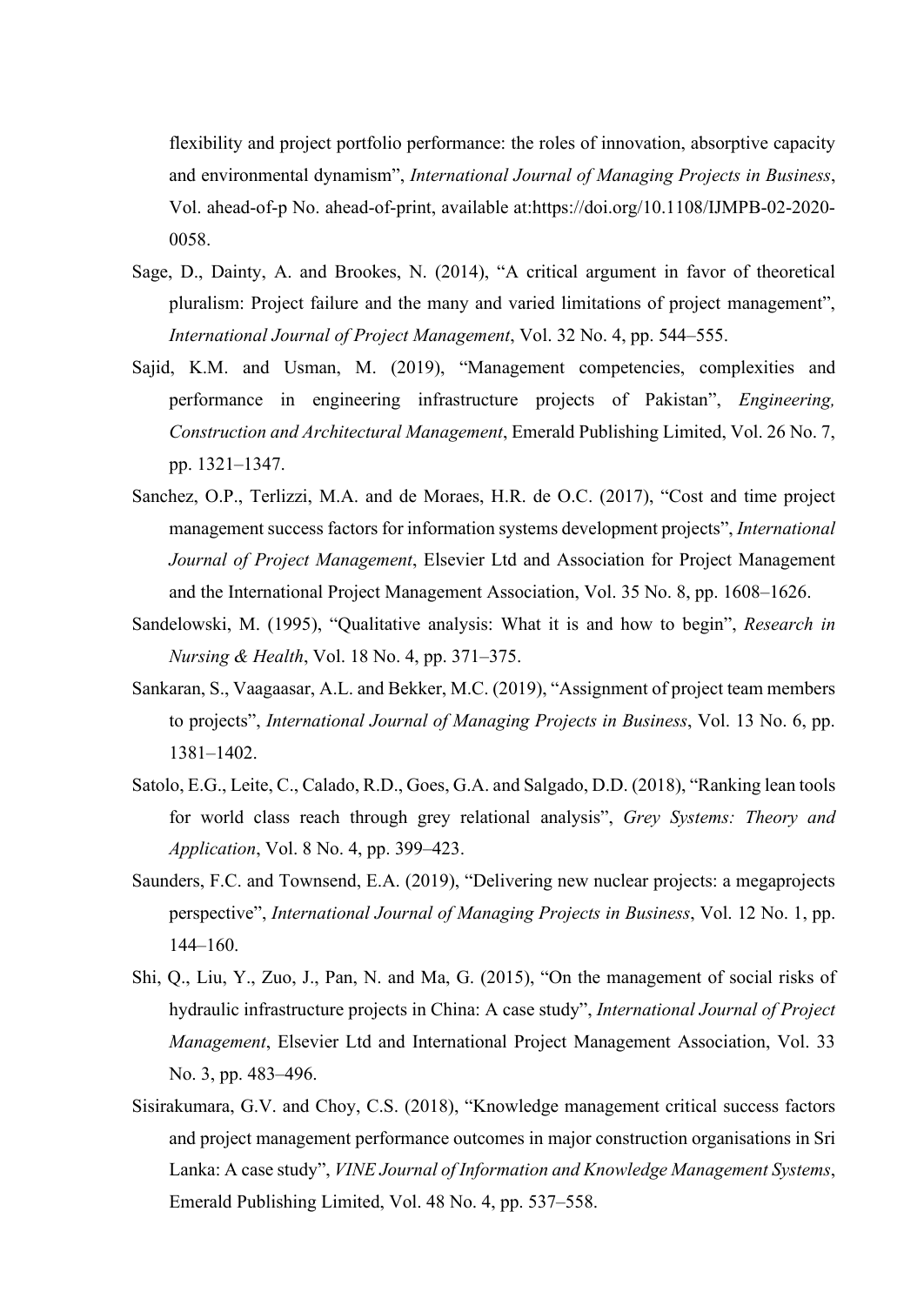- Soja, P. (2010), "Understanding determinants of enterprise system adoption success: lessons learned from full-scope projects in manufacturing companies", *Production Planning & Control*, Vol. 21 No. 8, pp. 736–750.
- Suprapto, M., Bakker, H.L.M. and Mooi, H.G. (2015), "Relational factors in owner-contractor collaboration: The mediating role of teamworking", *International Journal of Project Management*, Vol. 33 No. 6, available at:https://doi.org/10.1016/j.ijproman.2015.03.015.
- Todorović, M.L., Petrović, D.Č., Mihić, M.M., Obradović, V.L. and Bushuyev, S.D. (2015), "Project success analysis framework: A knowledge-based approach in project management", *International Journal of Project Management*, Pergamon, Vol. 33 No. 4, pp. 772–783.
- Tomotani, J.V. and de Mesquita, M.A. (2018), "Lot sizing and scheduling: a survey of practices in Brazilian companies", *Production Planning & Control*, Vol. 29 No. 3, pp. 236–246.
- Vilventhan, A. and Kalidindi, S.N. (2018), "Utility relocation management in highway projects", *Built Environment Project and Asset Management*, Emerald Publishing Limited, Vol. 8 No. 2, pp. 171–182.
- Wu, C., Li, N. and Fang, D. (2017), "Leadership improvement and its impact on workplace safety in construction projects: A conceptual model and action research", *International Journal of Project Management*, Vol. 35, pp. 1495–1511.
- Yaghootkar, K. and Gil, N. (2012), "The effects of schedule-driven project management in multi-project environments", *International Journal of Project Management*, Pergamon, Vol. 30 No. 1, pp. 127–140.
- Yahaya, W.I. and Qiping, S.G. (2020), "Stakeholder management in prefabricated prefinished volumetric construction projects: benchmarking the key result areas", *Built Environment Project and Asset Management*, Emerald Publishing Limited, Vol. 10 No. 3, pp. 407–421.
- Yang, L.R., Huang, C.F. and Hsu, T.J. (2014), "Knowledge leadership to improve project and organizational performance", *International Journal of Project Management*, Vol. 32 No. 1, available at:https://doi.org/10.1016/j.ijproman.2013.01.011.
- Yin, R.K. (2014), *Case Study Research: Design and Methods*, 5th ed., SAGE Publications, Inc., Thousand Oaks.
- Yng, L.F.Y., Yan, N., Hao, C.Y. and Zhe, Z. (2018), "Human resource management practices to improve project managers' job satisfaction", *Engineering, Construction and Architectural Management*, Emerald Publishing Limited, Vol. 25 No. 5, pp. 654–669.
- Zhang, L. and Li, X. (2016), "How to reduce the negative impacts of knowledge heterogeneity in engineering design team: Exploring the role of knowledge reuse", *International Journal*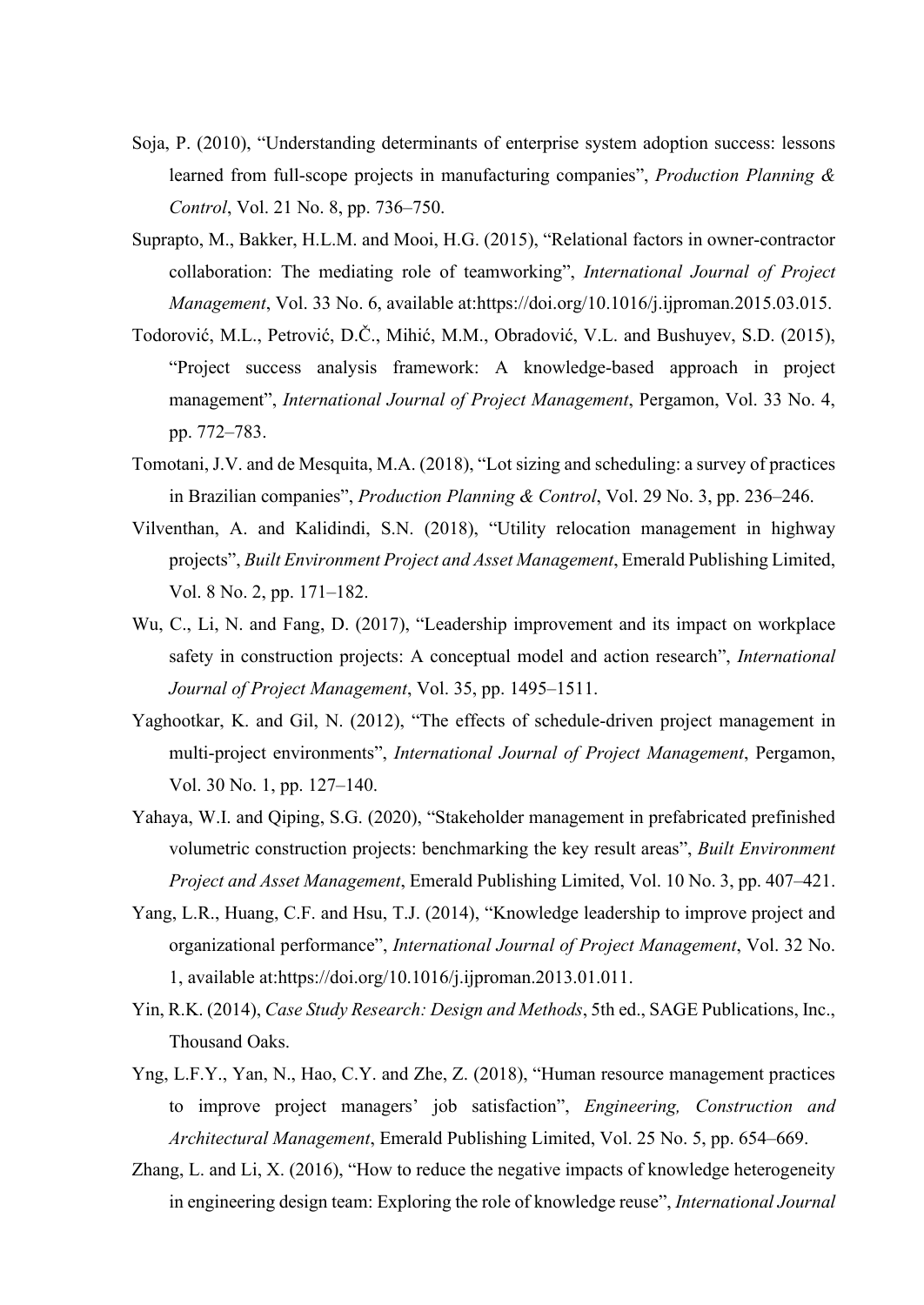*of Project Management*, Pergamon, Vol. 34 No. 7, pp. 1138–1149.

- Zhao, Y. and Cao, H. (2015), "Risk management on joint product development with power asymmetry between supplier and manufacturer", *International Journal of Project Management*, Pergamon, Vol. 33 No. 8, pp. 1812–1826.
- Zwikael, O., Pathak, R.D., Singh, G. and Ahmed, S. (2014), "The moderating effect of risk on the relationship between planning and success", *International Journal of Project Management*, Pergamon, Vol. 32 No. 3, pp. 435–441.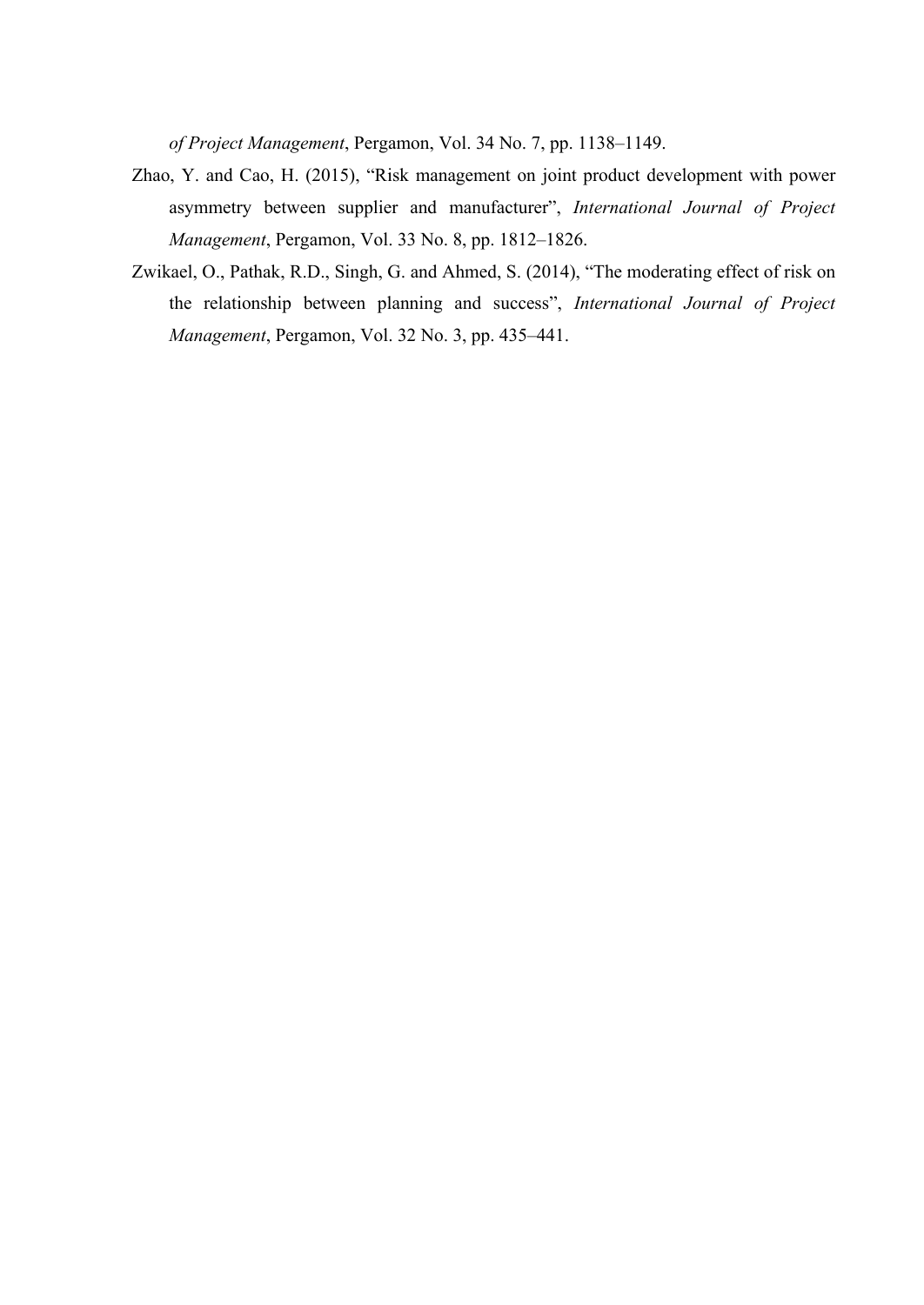Table 1: Difficulties in Project Management according to the literature (Source: see Table)

| Code            | <b>Definition</b>                                                                                                                                                                                                                                                                                                                                                                                                                  |
|-----------------|------------------------------------------------------------------------------------------------------------------------------------------------------------------------------------------------------------------------------------------------------------------------------------------------------------------------------------------------------------------------------------------------------------------------------------|
| D1              | Difficulty in defining objectives and partition of them for teams (Ahsan and Gunawan, 2010; Butt et al.,<br>2016; Khamooshi and Golafshani, 2014; Lu and Wang, 2017; Martinsuo and Hoverfält, 2018; Oliveira et<br>al., 2018; Tomotani and de Mesquita, 2018; Yaghootkar and Gil, 2012)                                                                                                                                            |
| D <sub>2</sub>  | Difficulty of integration and communication among the teams working on the project (Cheikhrouhou and<br>Marmier, 2010; Demirkesen and Ozorhon, 2017; Hui and Martin, 2020; Keegan et al., 2017; Larsson et<br>al., 2018; Ollus et al., 2011; Suprapto et al., 2015; Yng et al., 2018)                                                                                                                                              |
| D <sub>3</sub>  | Difficulty in allocating human resources and defining responsibilities for team members (Al-jibouri,<br>2002; Bryde et al., 2018; Haverila and Fehr, 2016; Iyer and Banerjee, 2016; Johansen and Rolstadås,<br>2017; Keegan et al., 2017; Kissi et al., 2013; Love et al., 2018; Martinsuo and Hoverfält, 2018;<br>Matthews et al., 2018; Vilventhan and Kalidindi, 2018; Wu et al., 2017; Yang et al., 2014; Yng et al.,<br>2018) |
| D <sub>4</sub>  | Difficulty in defining the scope and managing changes of it (Afshin et al., 2019; Ahsan and Gunawan,<br>2010; Iyer and Banerjee, 2016; Khamooshi and Golafshani, 2014; Martinsuo and Hoverfält, 2018;<br>Odasso et al., 1996; Soja, 2010; Tomotani and de Mesquita, 2018)                                                                                                                                                          |
| D <sub>5</sub>  | Difficulties in managing technical knowledge (Antony et al., 2012; Godfrey et al., 2018; Haverila and<br>Fehr, 2016; Hui and Martin, 2020; Lu and Wang, 2017; Martinsuo and Hoverfält, 2018; Oliveira et al.,<br>2018; Sajid and Usman, 2019; Sisirakumara and Choy, 2018; Wu et al., 2017; Yang et al., 2014; Zhang<br>and Li, 2016)                                                                                              |
| D <sub>6</sub>  | Difficulty of using software and tools to support decision making (Haverila and Fehr, 2016; Johansen<br>and Rolstadås, 2017; Love et al., 2018; Matthews et al., 2018; Montreuil and Poulin, 2005; Mu et al.,<br>2014; De Paula et al., 2019; Shi et al., 2015; Zhao and Cao, 2015; Zwikael et al., 2014)                                                                                                                          |
| D7              | Difficulty in structuring and managing schedule (Ahsan and Gunawan, 2010; Al-jibouri, 2002; Carlos<br>and Milton, 2014; Fossum et al., 2019; Iyer and Banerjee, 2016; Jäckel et al., 2006; Johansen and<br>Rolstadås, 2017; Keegan et al., 2017; Khamooshi and Golafshani, 2014; Love et al., 2018; Martinsuo<br>and Hoverfält, 2018; Myrelid, 2017; Tomotani and de Mesquita, 2018; Wu et al., 2017; Yaghootkar and<br>Gil, 2012) |
| $\mathbf{D}8$   | Difficulty in managing financial resources (Ahsan and Gunawan, 2010; Atkinson, 1999; Butler et al.,<br>2018; Engwall and Jerbrant, 2003; Fossum et al., 2019; Haverila and Fehr, 2016; Iyer and Banerjee,<br>2016; Lin et al., 2015; Lödding et al., 2014; Martinsuo and Hoverfält, 2018; Mu et al., 2014; Osei-Kyei<br>and Chan, 2015; Sanchez et al., 2017; Zhao and Cao, 2015)                                                  |
| D <sub>9</sub>  | Difficulty in managing risks (Boateng et al., 2015; Christopher and Leon, 2019; Cigolini and Rossi,<br>2010; Crispim et al., 2019; Hwang et al., 2014; Mu et al., 2014; De Paula et al., 2019; Shi et al., 2015;<br>Zhao and Cao, 2015; Zwikael et al., 2014)                                                                                                                                                                      |
| D10             | Difficulty in managing suppliers and other partners (Butt et al., 2016; Haverila and Fehr, 2016; Mu et<br>al., 2014; Myrelid, 2017; Olander, 2007; Oliveira et al., 2018; Rauch-Geelhaar et al., 2003)                                                                                                                                                                                                                             |
| D <sub>11</sub> | Difficulty in managing project stakeholders (Butt et al., 2016; Chika et al., 2018, 2019; Gonzalez et al.,<br>2008; Jing et al., 2018; Lu and Wang, 2017; Olander, 2007; Oliveira et al., 2018; Rauch-Geelhaar et al.,<br>2003; Yahaya and Qiping, 2020; Zhai et al., 2009)                                                                                                                                                        |
| D12             | Difficulty in defining and prioritizing activities (Ahsan and Gunawan, 2010; Bryde et al., 2018; Butt et<br>al., 2016; Iyer and Banerjee, 2016; Johansen and Rolstadås, 2017; Keegan et al., 2017; Love et al., 2018;<br>Lu and Wang, 2017; Martinsuo and Hoverfält, 2018; Oliveira et al., 2018; Osei-Kyei and Chan, 2015;<br>Yang et al., 2014)                                                                                  |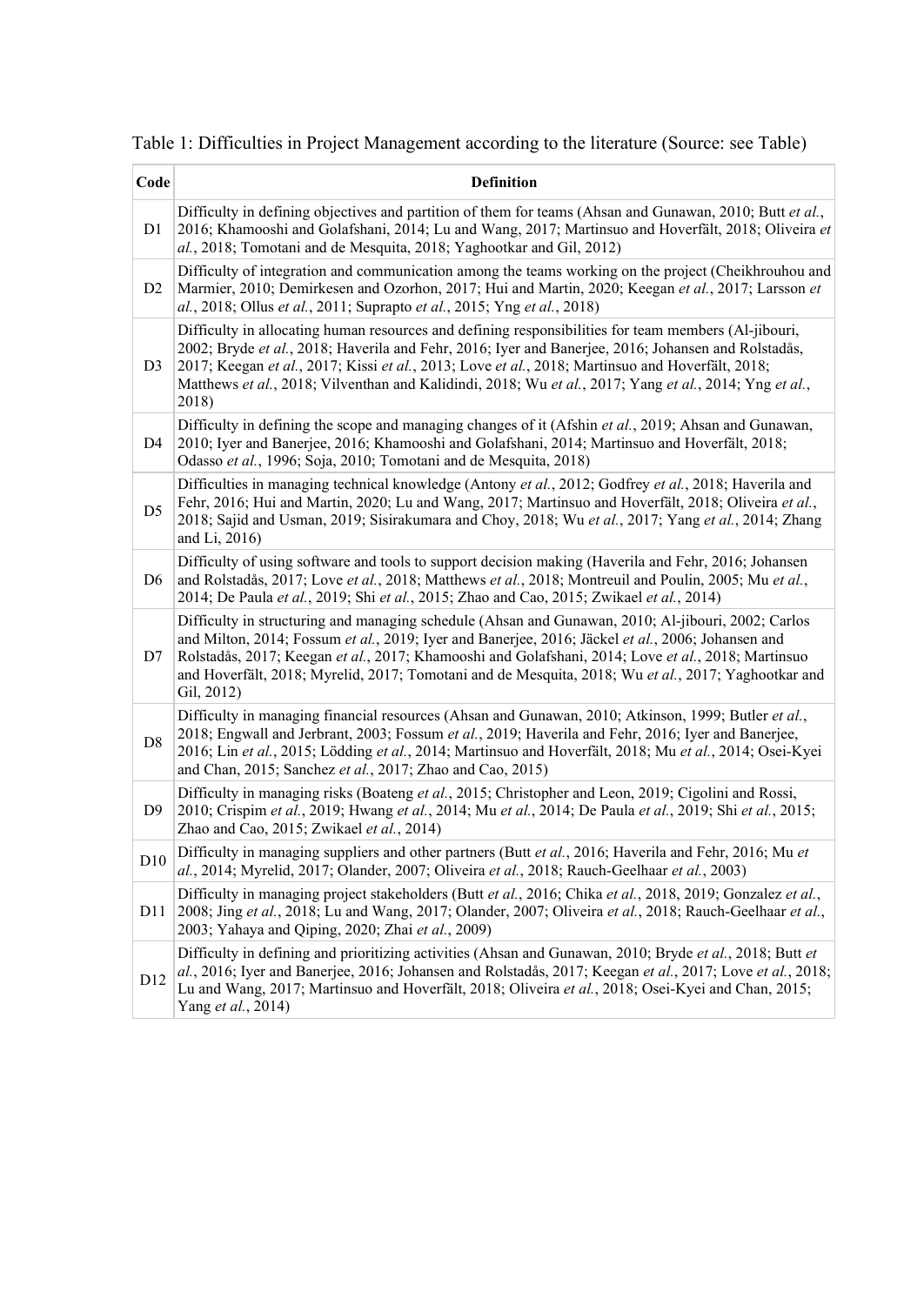|           | n^      |       | D4    | D5    | D6    |       | D8             | D9    | D10   | ור $\Gamma$ | D12   |
|-----------|---------|-------|-------|-------|-------|-------|----------------|-------|-------|-------------|-------|
| 700       | $000$ . | 0.300 | 0.500 | 0.000 | 0.300 | 0.300 | 0.800          | 0.600 | 0.600 | 0.700       | 0.400 |
| 0.667     | 0.889   | 0.000 | 0.778 | 0.111 | 0.000 | .000. | 0.222<br>0.444 | 0.000 | 0.556 | 0.778       | 0.111 |
| $0.800\,$ | 0.800   | 0.000 | 0.400 | 0.200 | 0.000 | 0.400 | 0.000          | 0.000 | 000.1 | 0.600       | 0.800 |

Table 2. Grey Relational Generating - normalized values of the scores (Source: Authors)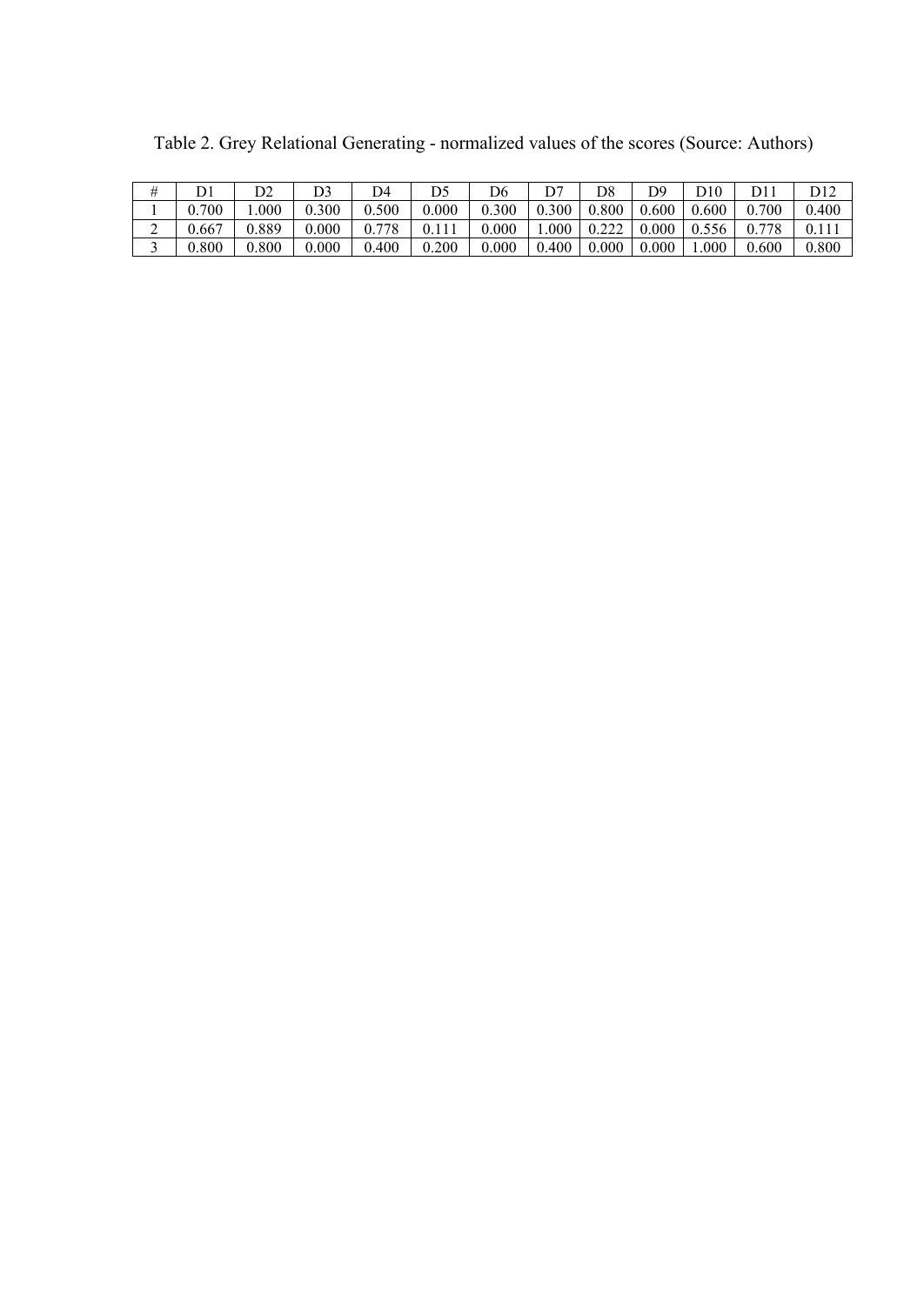|           | n٨    |       | D4    |       | D6      |       | D8    | ר ר   | 10    | D11   | D12   |
|-----------|-------|-------|-------|-------|---------|-------|-------|-------|-------|-------|-------|
| 0.300     | 0.000 | 0.700 | 0.500 | 1.000 | 0.700   | .700  | 0.200 | 0.400 | 0.400 | 0.300 | 0.600 |
| 0.333     |       | .000  | 0.222 | 0.889 | $000$ . | 0.000 | 0.778 | .000  | 0.444 | 0.222 | 0.889 |
| $0.200\,$ | 0.200 | 000   | 0.600 | 0.800 | 1.000   | 0.600 | .000  | .000  | 0.000 | 0.400 | 0.200 |

Table 3 - Difference of each element in Table 2 to the reference (Source: Authors)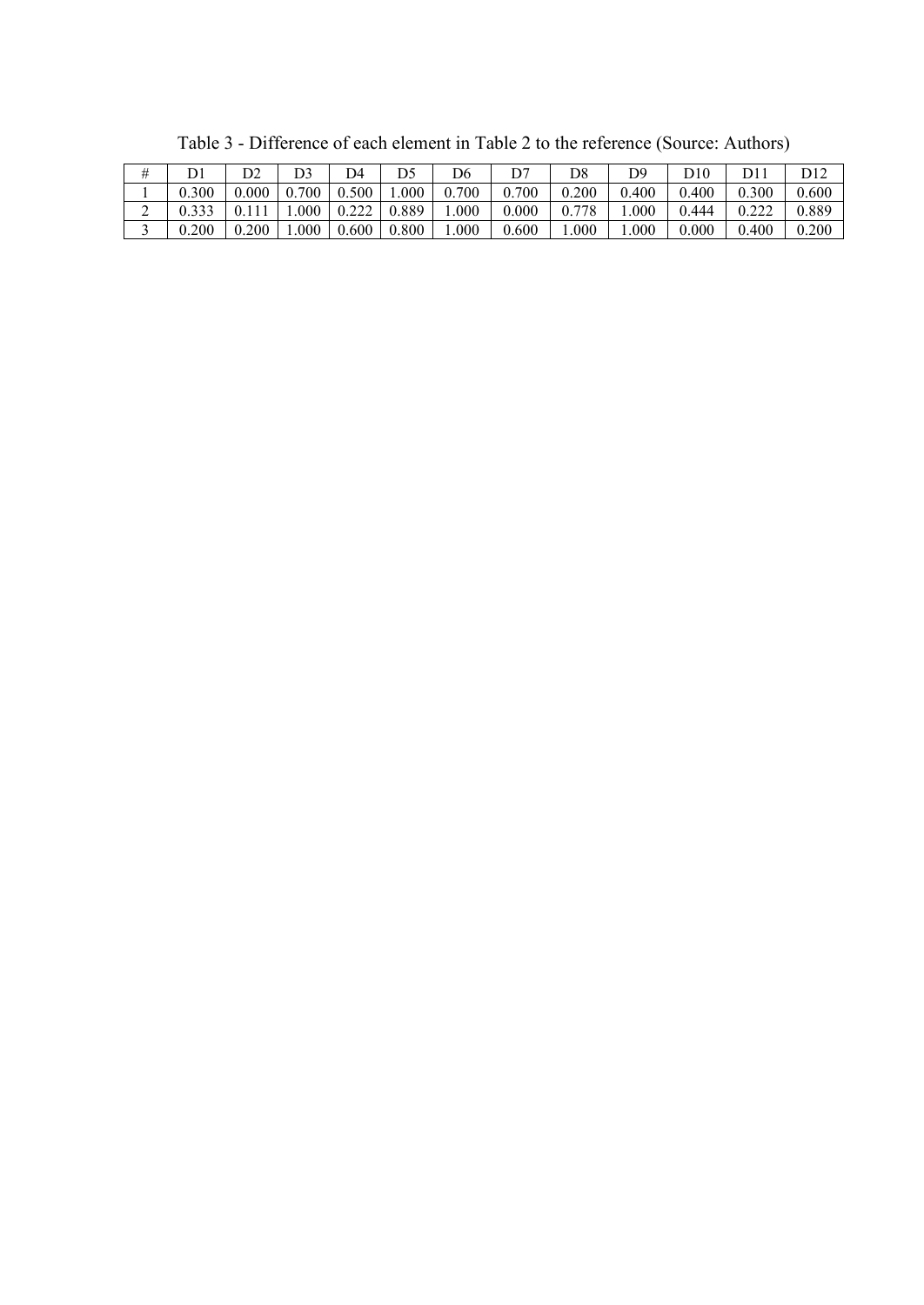| #            | D1    | D2    | D3    | D4    | D5    | D6    | D7    | D8    | D9    | D10     | ור $\Gamma$ | D <sub>12</sub> |
|--------------|-------|-------|-------|-------|-------|-------|-------|-------|-------|---------|-------------|-----------------|
|              | 0.625 | .000  | 0.417 | 0.500 | 0.333 | 0.417 | 0.417 | 0.714 | 0.556 | 0.556   | 0.625       | 0.455           |
| ∸            | 0.600 | 0.818 | 0.333 | 0.692 | 0.360 | 0.333 | .000  | 0.391 | 0.333 | 0.529   | 0.692       | 0.360           |
|              | 0.714 | 714   | 0.333 | 0.455 | 0.385 | 0.333 | 0.455 | 0.333 | 0.333 | $000$ . | 0.556       | 0.714           |
| $\mathbb{R}$ | 0.646 | 0.844 | 0.361 | 0.549 | 0.359 | 0.361 | 0.624 | 0.480 | 0.407 | 0.695   | 0.624       | 0.510           |

Table 4. Grey Relational Coefficients and Grey Relational Grade (Source: Authors)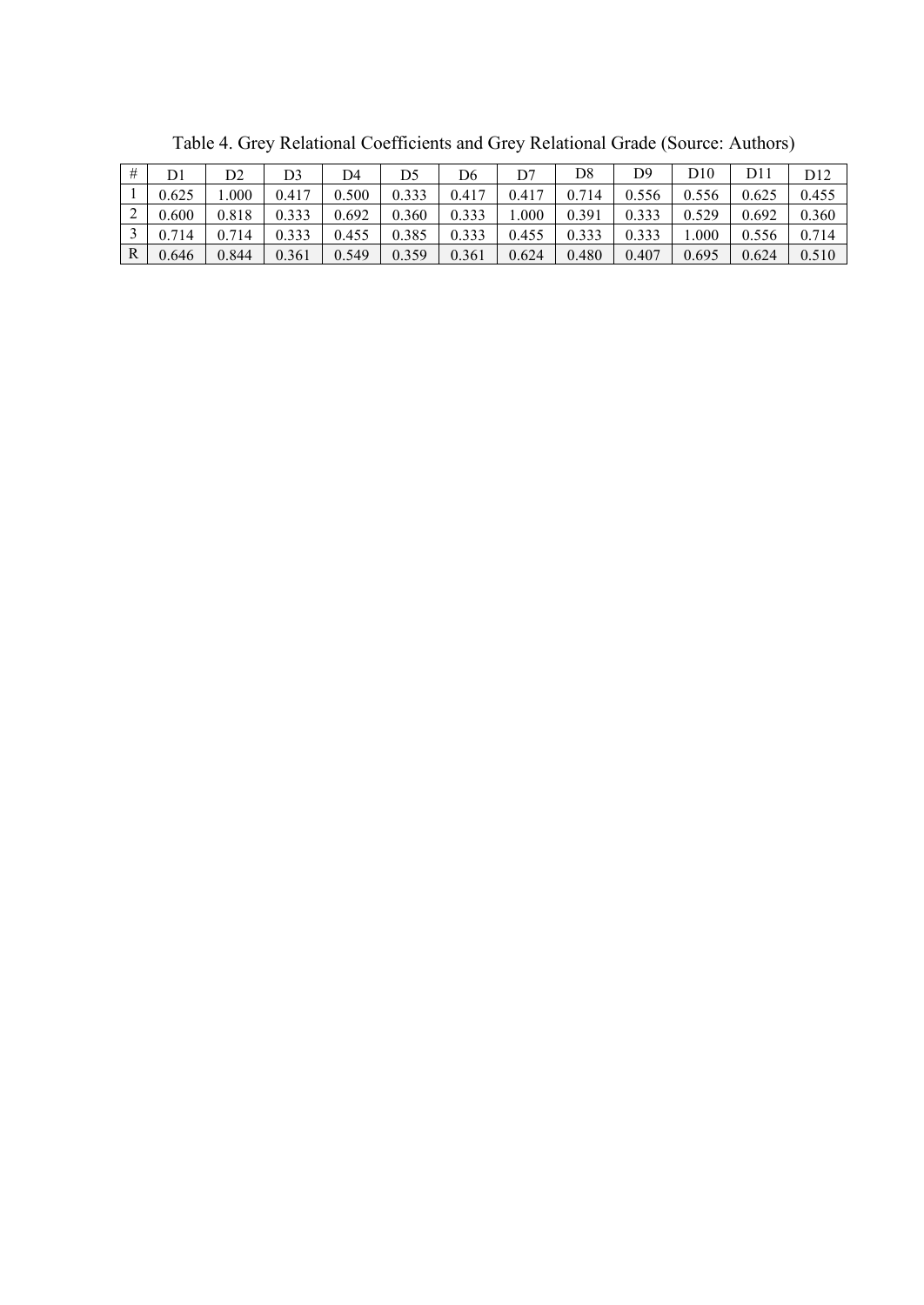| Rank            | R     | <b>Difficulty</b> |
|-----------------|-------|-------------------|
| 1 <sup>0</sup>  | 0.844 | D2                |
| $2^{\circ}$     | 0.695 | D10               |
| $3^{\circ}$     | 0.646 | D <sub>1</sub>    |
| $4^{\circ}$     | 0.624 | D11               |
| $5^{\circ}$     | 0.624 | D <sub>7</sub>    |
| $6^{\circ}$     | 0.549 | D4                |
| $7^{\circ}$     | 0.510 | D12               |
| $8^{\circ}$     | 0.480 | D <sup>8</sup>    |
| q o             | 0.407 | D <sup>9</sup>    |
| 10 <sup>o</sup> | 0.361 | D <sub>3</sub>    |
| $11^{\circ}$    | 0.361 | D6                |
| 12 <sup>o</sup> | 0.359 | D5                |

Table 5. Comparative ordering of difficulties via Grey Relational Grade (Source: Authors)